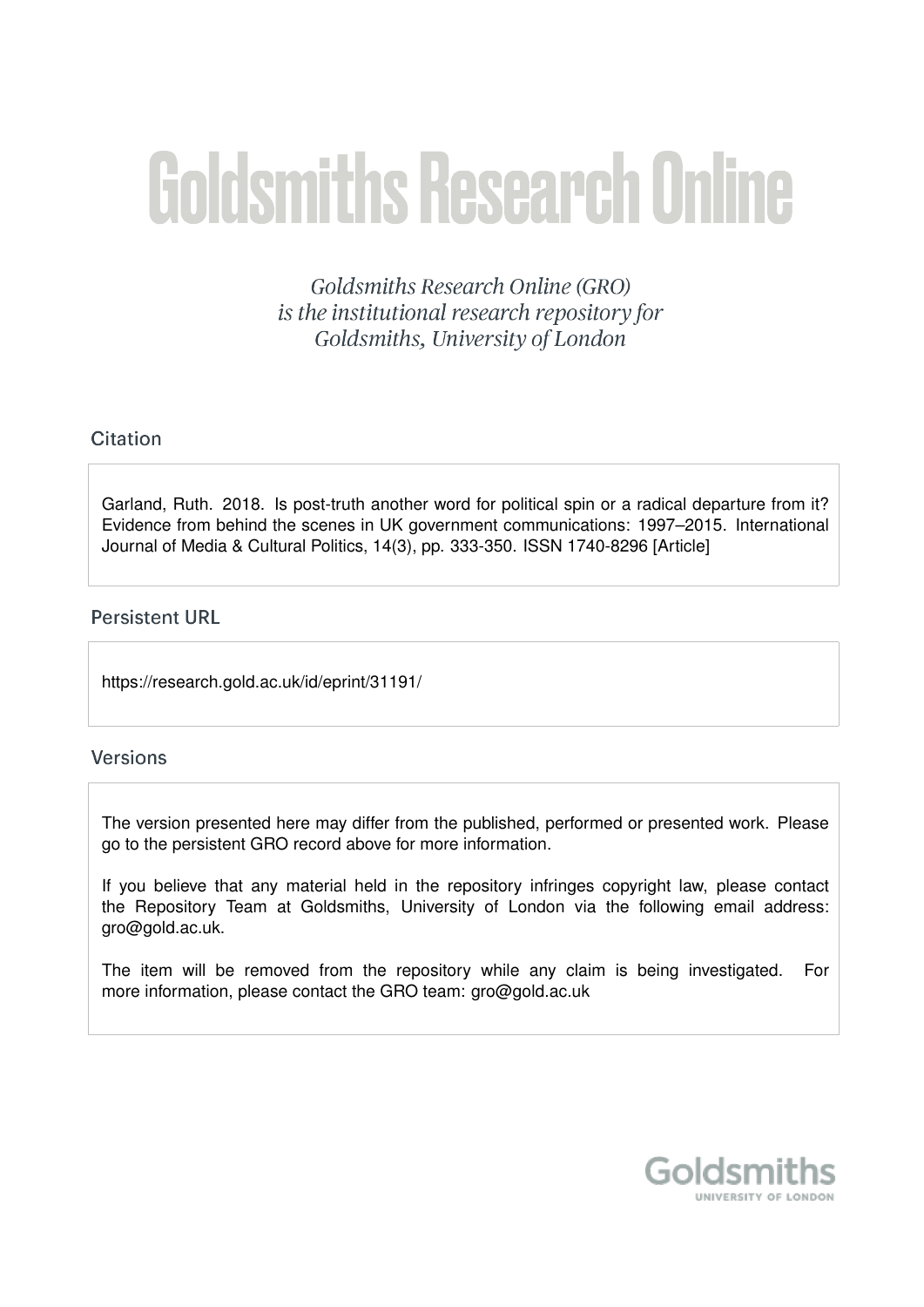**Is** *post-truth* **another word for** *political spin* **or a radical departure from it? Evidence from behind the scenes in UK government communications: 1997–2015**

**Ruth Garland**, University of Hertfordshire

#### **Abstract**

The charge of political spin, as a biased and self-advantaging form of public communication practiced by media and political actors, is thought to have developed alongside 24/7 media during the 1990s. More recently, the critique of the political arts of persuasion has deepened with the more serious charge of post-truth. Here, facts are deemed as malleable and subservient to beliefs, and indeed, can be strategically deployed to serve beliefs. This article draws on data from in-depth interviews with media and political actors and the analysis of key documents to examine the charge of political spin as applied to government communications, taking the United Kingdom since 1997 as a case study. It considers whether post-truth is just another word for the same phenomenon or a radical departure from it. Both charges can be seen as outcomes of the increasing mediatization of politics whereby complex sociopolitical issues are simplified into narratives and slogans, election campaigning becomes an integral part of the everyday process of governing and political imperatives challenge the scope within government for the scrutiny of *verifiable* facts and truths. However, the stance taken by these charges in relation to evidence, and their acknowledgement of the role of accountability in public life and as part of the democratic process, are radically different. The article concludes that, far from being another word for 'political spin', 'post-truth' is a radical departure from it that signals a serious

1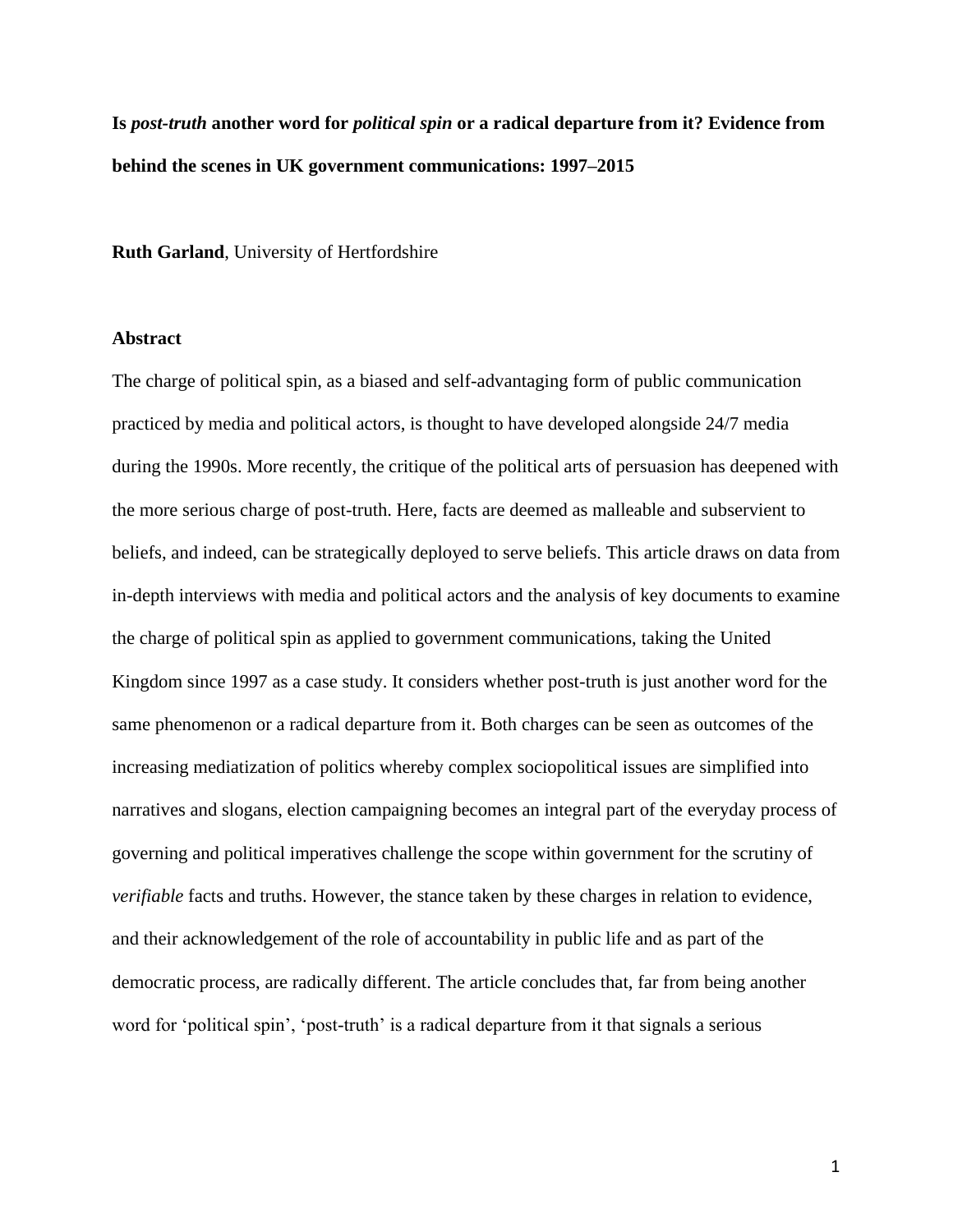development: the crisis in public communication characterized by a growing public distrust in government and the democratic process.

#### **Keywords**

government communications spin public relations accountability journalism

mediatization

## **Introduction**

The charge of political spin, as a biased and self-advantaging form of public communication practiced by media and political actors, is thought to have developed alongside 24/7 media during the 1990s.<sup>1</sup> The widespread use of the term was fuelled by the suspicion that governments routinely exploit their dominant position as news providers by deploying instrumentalist notions of truth in the battle to survive and prevail politically (Foster 2005; Hood 2011; Yeung 2006). Such institutional change linked to media change was widely derided by media and political actors in the form of a narrative of political spin that holds that so-called spin doctors took control not only of party political communications but of government communications, thereby compromising its impartiality (Jones 2001; Franklin 2004; McNair 2007). More recently, the critique of the political arts of persuasion has deepened with the more serious charge of 'post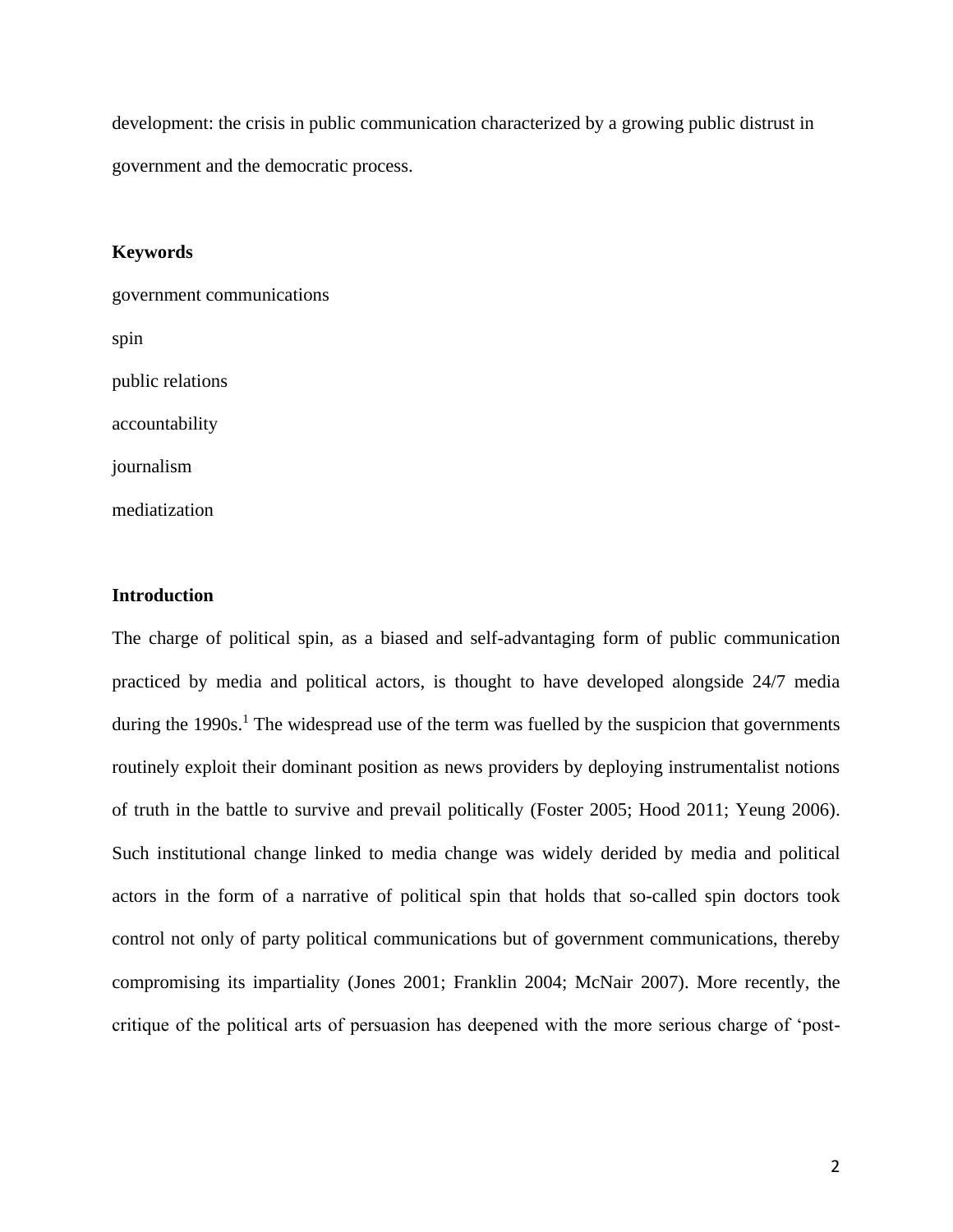truth'. Here, facts are deemed as malleable and subservient to beliefs, and indeed, can legitimately be deployed to serve beliefs.

On the face of it, 'post-truth' and 'political spin' have much in common. Both charges can be seen as outcomes of the increasing mediatization of politics whereby complex sociopolitical issues are simplified into narratives and slogans, election campaigning becomes an integral part of the everyday process of governing and political imperatives challenge the scope within government bureaucracies for the scrutiny of *verifiable* facts and truths (Strömbäck 2011; Garland 2017b). Yet on closer analysis, as I hope to demonstrate, the notion of post-truth presents a greater challenge than the idea of spin to the norms of impartial public communication. This article moves the focus from political campaigning in an electoral context, to the much larger everyday process of public communication by governments, to consider the precise role of evidence, or notions of truth, in influencing the insider practices and norms relating to the exchange of information between elite government actors and journalists.

National governments and their associated executive agencies and arms-length bodies are crucial influencers over both the tone and the content of news since they play a dominant role as a prolific source of news and as co-producers of political narratives (Cook 1998; Graber 2003). The most salient and memorable example of UK government news management after 1997 was the persuasive campaign of 2002–03 that, at least in the short term, successfully made the case for Britain's involvement in the 2003 Iraq War. The exposure of the weakness of the evidence base to the campaign resulted in lasting reputational damage not only to the Prime Minister who led the campaign, but also to public confidence in the trustworthiness of what governments say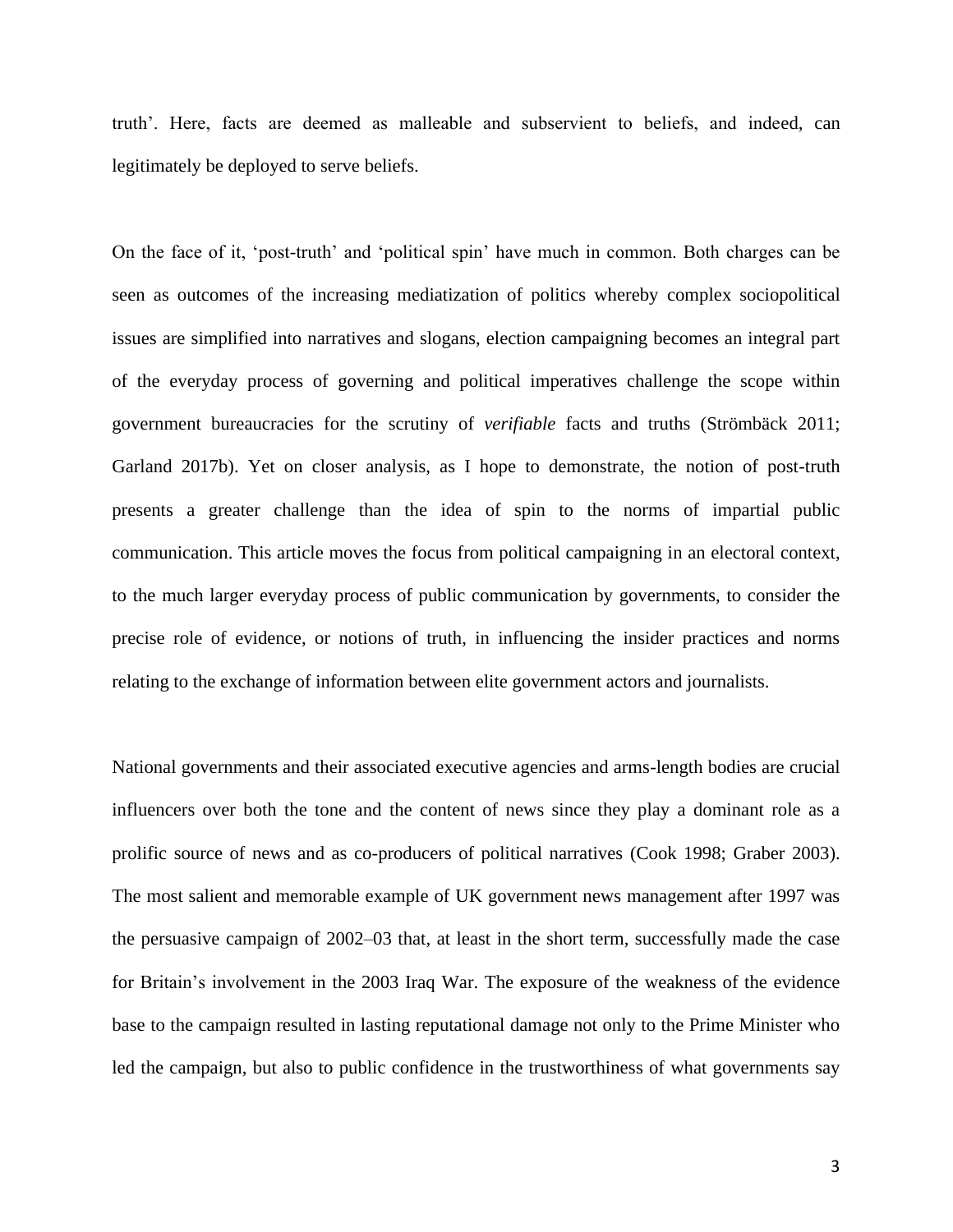in general (Chilcot 2016; Whiteley et al. 2016). Many media commentators came to see this campaign as a quintessential example of political spin applied too zealously to complex and nuanced forms of privileged information, but was it also an instance of post-truth politics at play? Like political spin, the more recent discourse of 'post-truth' is a loosely defined term that reflects widespread distrust in the promotional turn in public affairs, but there is an important difference. The Iraq campaign of 2002–03 placed intelligence information at the heart of its argument, even as it mis-used it. 'Post-truth' approaches combine a number of strategies to marginalize information: privileging emotion and opinion, ignoring inconsistency, dismissing factual evidence and conducting personal attacks on bodies and individuals tasked with holding politicians to account. But it is not enough to pose the charge of spin or post-truth; the processes that lie behind the narratives of spin and post-truth need to be understood. The widespread use of both terms, colloquially and in academia, fails to recognize the everyday norms and practices that operate behind the scenes, thereby obscuring rather than revealing the elite power struggles that lie behind much mediated political discourse, and making it harder to expose and challenge them.

In this article, I will argue that, like spin, post-truth is not so much an analytical concept as an exercise in name-calling and a tactic for deflecting blame. However, the two terms are not synonymous, or even variants of the same. The proliferation of the charge of post-truth since 2016 can be seen as a symptom of and arising from the breakdown between much of the media and Trump's presidency but there are continuities. Donald Trump's portrayal of himself as a media victim was foreshadowed by earlier howls of anguish from politicians on both sides of the Atlantic about their treatment at the hands of an all-powerful, adversarial and contemptuous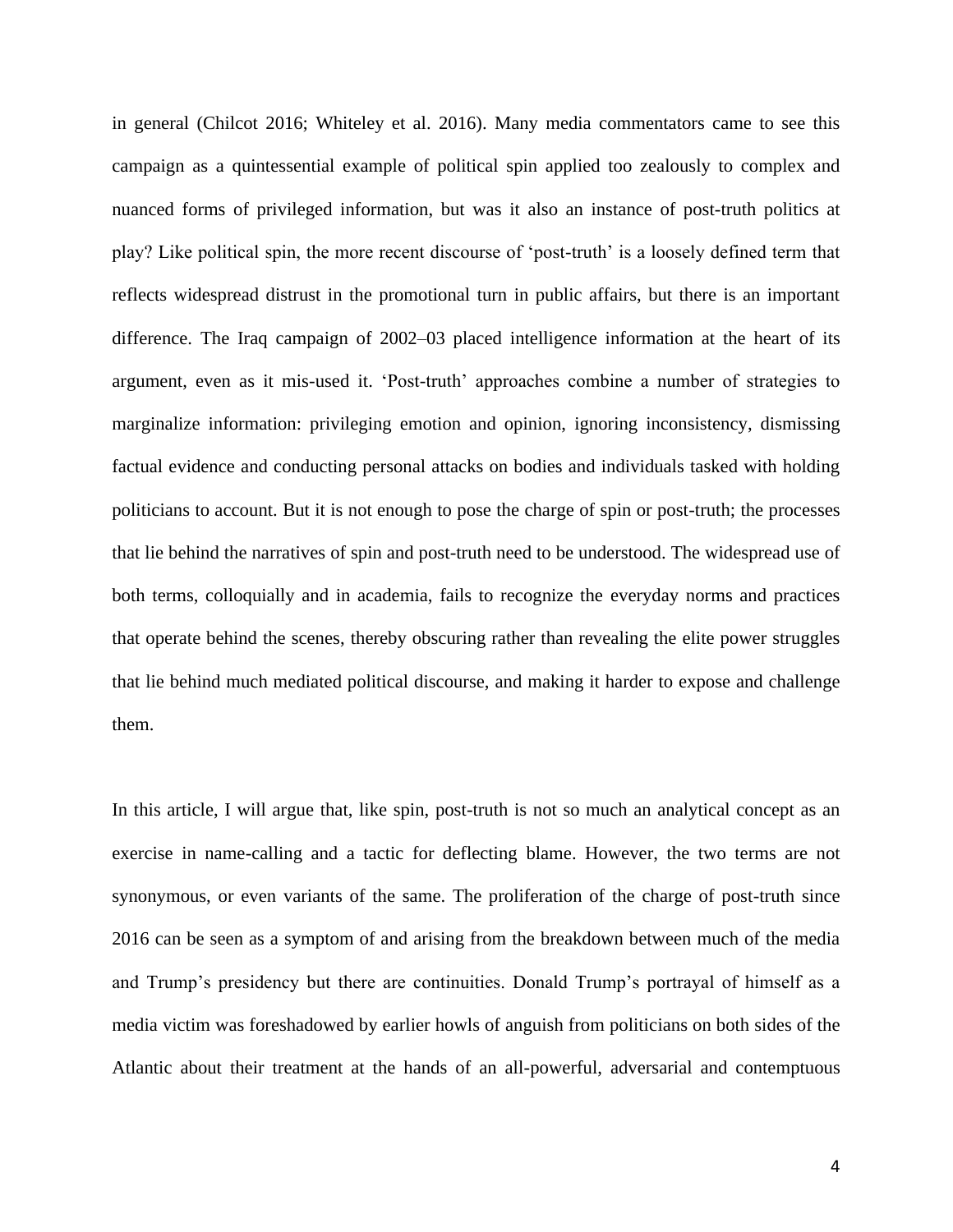media (Kurtz 1998; Leveson 2012). Trump's assertion on Twitter that 'if the disgusting and corrupt media covered me honestly and didn't put false meaning into the words I say, I would be beating Hillary by 20 per cent' (Trump, 2016) is a continuation of Bill Clinton's complaint that 'the press was engaged in a "global conspiracy" to ruin his life' (Kurtz 1998: 69). Many studies of the media activities of politicians in a number of European countries show how they overestimate the ability of the mass media, especially national press and broadcast news, to determine their futures (Davis 2007; Elmelund-Præstekær et al. 2011; Strömbäck 2011; Van Aelst and Walgrave 2011). Trump's attempts to by-pass the so-called 'liberal media' are a display of confidence from a politician who believes that he can set the agenda directly rather than negotiating it with others. In contrast, the discourse of political spin is more circumspect; it describes the attempt by governing politicians to take control of the media agenda through persuasive means, and to deploy the truth for their own political ends by any means possible *short of lying*. The idea of spin undermines but does not defy the public assumption that 'official sources of information are likely to be more reliable than unofficial sources' (Yeung 2006: 54), or the obligation on governments to 'provide clear, truthful and factual information to citizens' (House of Lords 2008; Lee 2011). Its approach to truth, therefore, is qualitatively different.

I hope to demonstrate here that rather than being another word for 'political spin', 'post-truth' is a radical departure from it that signals a serious development in what has been termed the crisis in public communication characterized by a growing public distrust in what governments say and how they say it (Allen and Birch 2015; Blumler and Coleman 2010). The ideal of the wellinformed citizen, facilitated by the watchdog role of the media, is traditionally seen as a prerequisite and safeguard of representative democracy, but since the 1990s political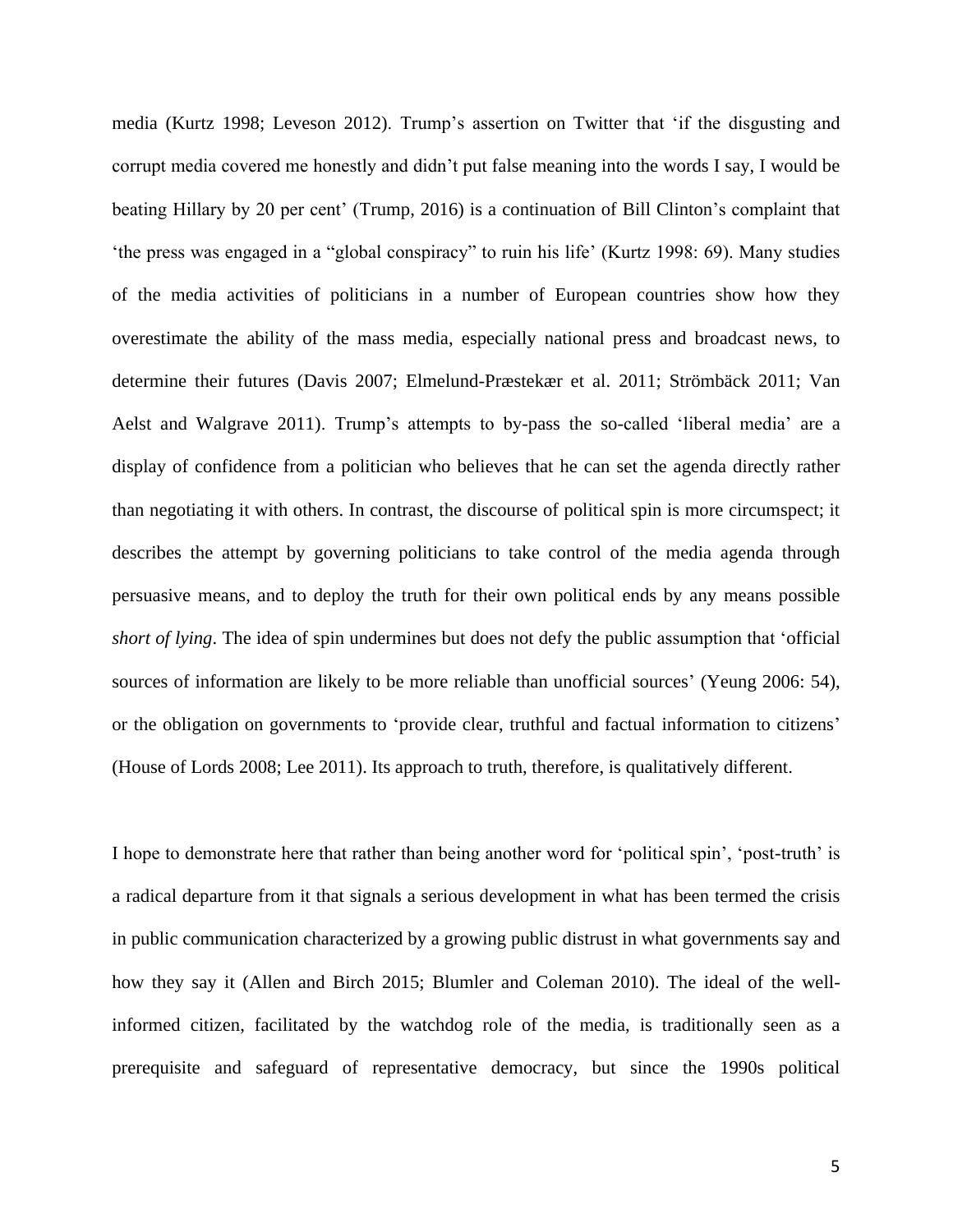communications scholars have argued that it is under attack through a toxic combination of politicization and mediatization (Dahlgren 2009; Hallin 2004; Kellner 2005; Mazzoleni and Schulz 1999; Meyer and Hinchman 2002; Zaller 1999). Politicization has been defined as the dynamic process whereby public service becomes more aligned with the partisan policy preferences of elected politicians (Peters and Pierre 2004). As applied to the field of government communication it can be said to refer to the exertion of partisan influence or control over media and government institutions that privileges promotional forms of communication by undermining the public servant's capacity for 'speaking truth to power' (Wildavsky 1979, p401). I argue here that the use of post-truth rhetoric by populist politicians such as Donald Trump is an intensification of the process that delivered political spin during the 1990s, and can therefore be seen as a deeper adaption to the mediatization of politics. Yet this is more than just an adaptation. In the sense that post-truth rhetoric exploits, even celebrates, public distrust in the gatekeeping functions of the media/political establishment, it constitutes a paradigm shift.

Mediatization has been defined as the process by which media logic – that is, what the media consider to be appropriate - intrudes into other fields and institutions, influencing and ultimately replacing existing rules and norms (Esser 2013). Developing the idea further, Strömbäck and Van Aelst outlined four dimensions of mediatization, culminating in a fourth stage, where political actors incorporate news media logic into their decision-making, perceptions and behaviour (Strömbäck and Van Aelst 2013). Krotz and Lundby argue that society has already exceeded the fourth dimension of mediatization, and that the process continues to intensify, for example, through the further acceleration of the news cycle, and the incorporation of social media into everyday life (Lundby 2009). Rather than an accommodation or surrender to media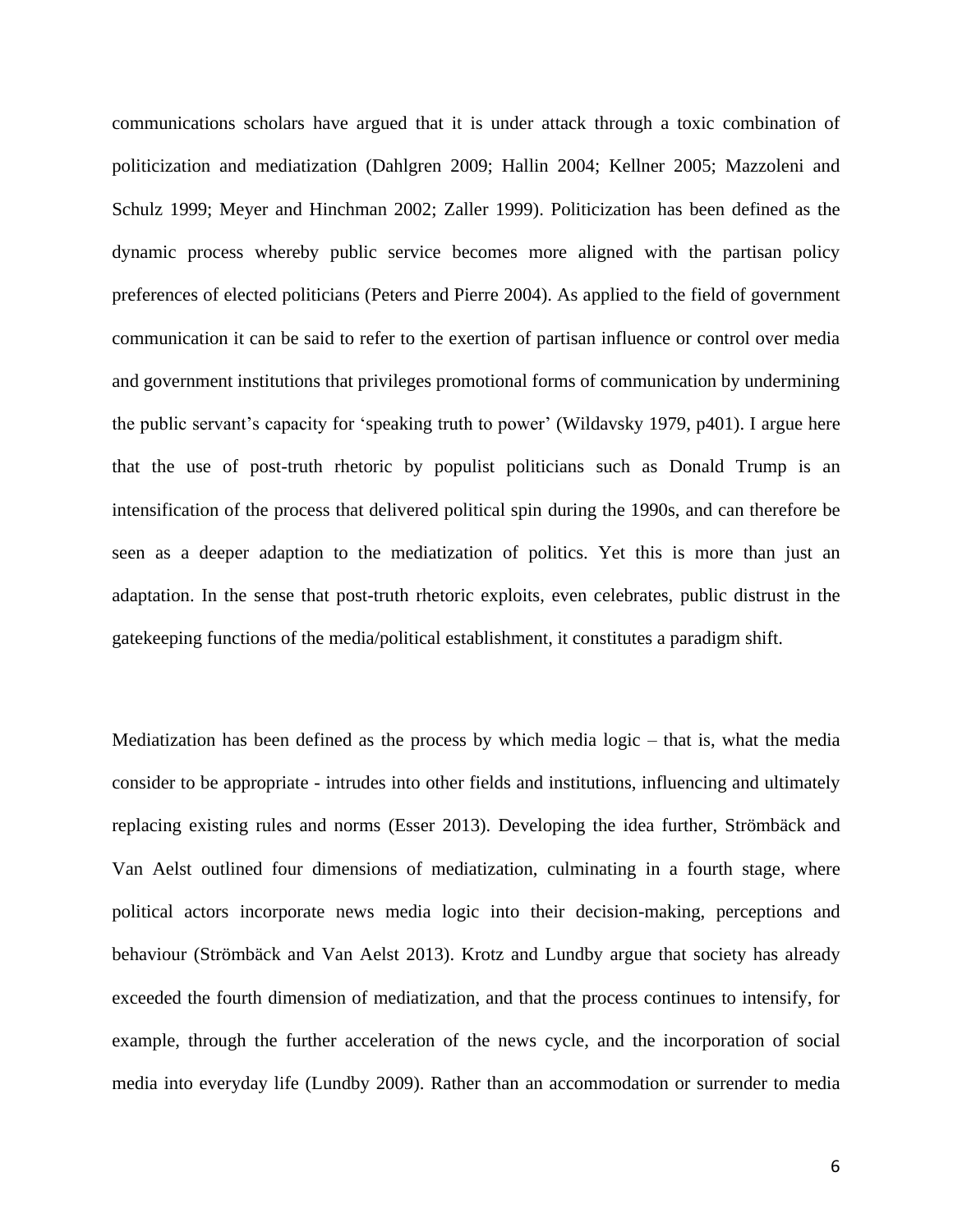logic, mediatization is a wider and more far-reaching historical meta-process in which media proliferate and are institutionalized and normalized, to the extent that they increasingly contribute towards 'the social construction of everyday life, society and culture as a whole' (Krotz 2009: 24).

The site of contestation that I draw on here is the so-called *cross-field*, the insider world of national government news-making, where the fields of bureaucracy, politics and media interact to form a particular *culture of mediatization*, and where the terms of trade in the exchange of facts and opinion are negotiated (Hepp 2013; Rawolle and Lingard 2014). The term 'cross-field' was originally deployed to explain the nature of the negotiations between government media intermediaries and journalists to create and convey policy narratives relating to a particular news event (Lingard et al. 2005). In the struggle to define problems and propose solutions, Lingard and Rawolle found that 'journalists and policy agents adopted a range of strategies that produced cross-field effects' (Lingard et al. 2005: 734), such as media frenzies, modes of storytelling and a focus on swiftly circulating 'hot topics'. The intensification of the mediatization of politics and the development of the cross-field can be linked to four historical developments in political communication: the arrival of the multi-channel environment in the 1980s: the simplification of complex sociopolitical issues into narratives and slogans; the integration of electioneering into the routine process of governing (the so-called permanent campaign); and reduced scope and time within public bureaucracies for the scrutiny of verifiable facts and truths (Blumenthal 1982). The spread of digital media, especially after 2000, adds a fifth dynamic to the four discussed above. Post-truth may be seen as a realization of this dynamic, as part of the historic moment whereby political actors break free from the gatekeeping functions of the media and become independent arbiters of news. The question addressed in this article, then, is to what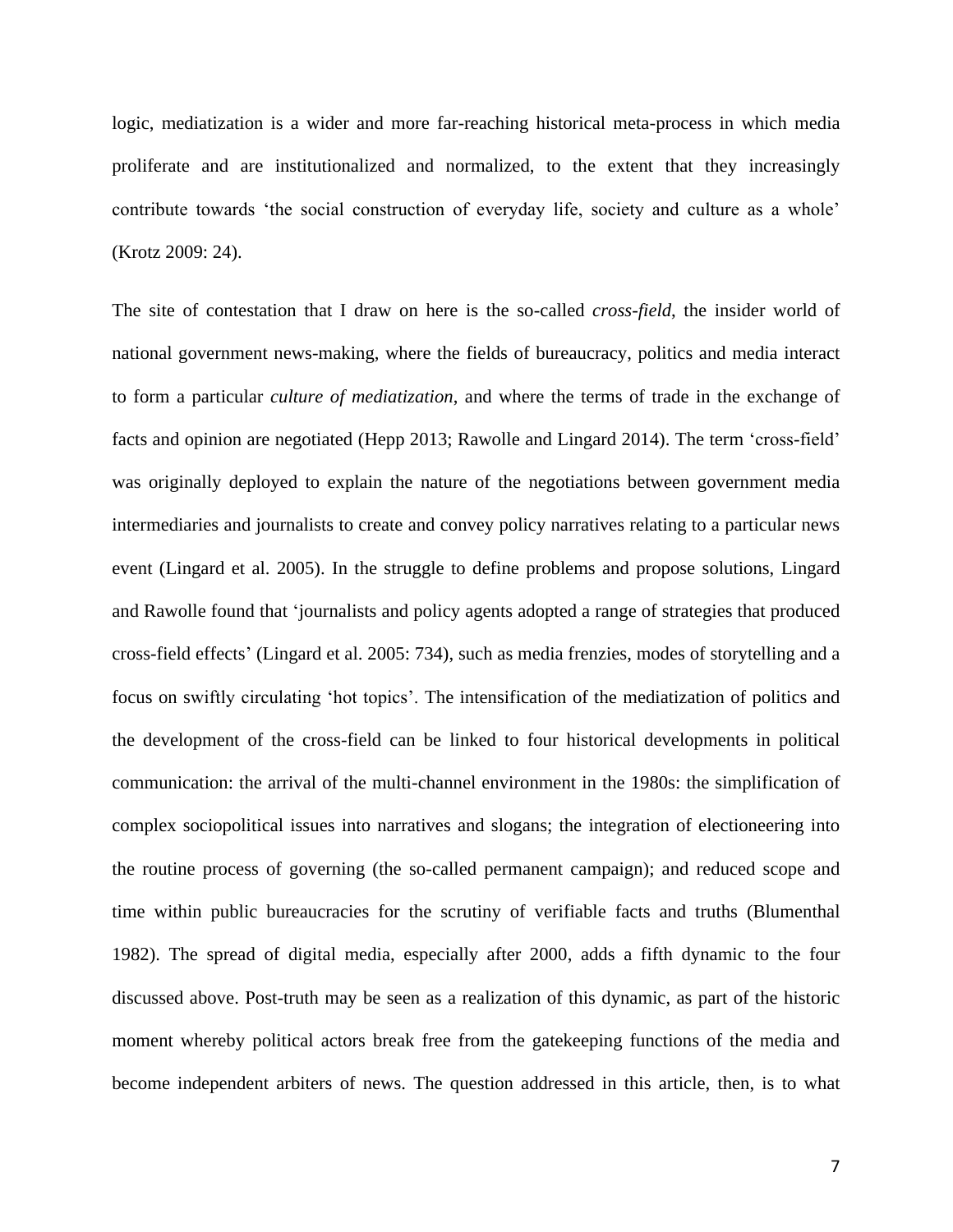extent does the challenge posed by 'post-truth' constitute not just an evolutionary change but a radical departure that signals a serious development in the relations between governments and their publics?

#### **Background: Spinning the truth, or bypassing it?**

The most visible claim in the UK government's September 2002 dossier *Iraq's Weapons of Mass Destruction* was the highly publicized one stated by Tony Blair in the dossier's foreword, that Saddam's 'military planning allows for some of the WMD to be ready within 45 minutes of an order to use them' (HM Government 2002: 4). It has been convincingly demonstrated that the dossier, and this claim in particular, was 'the core component of deceptive, organized political persuasion which involved communication officials working closely with politicians and intelligence officials' (Herring and Robinson 2014: 579–80). After a six-year investigation, the 2016 Chilcot Inquiry agreed with the concerns of the Butler report twelve years earlier in concluding that the dossier had presented claims 'with a certainty that was not justified' (Butler 2004; Chilcot 2016). Further, this had led to a 'damaging legacy, including undermining trust and confidence in government statements' and making it less likely that future policy announcements would be believed (Chilcot *Executive Summary* 2016: 113). To win back credibility, concluded the report, a clear distinction had to be drawn between the political drive to argue for certain policy actions and the requirement on the part of officials to present a balance of evidence. This too has echoes of its predecessor, the 2004 Butler Review,<sup>2</sup> which revealed 'an irresistible pressure on ministers', leading to 'presentational biases in favour of simplicity and sensationalism over thoroughness and accuracy' (Yeung 2006: 55–56).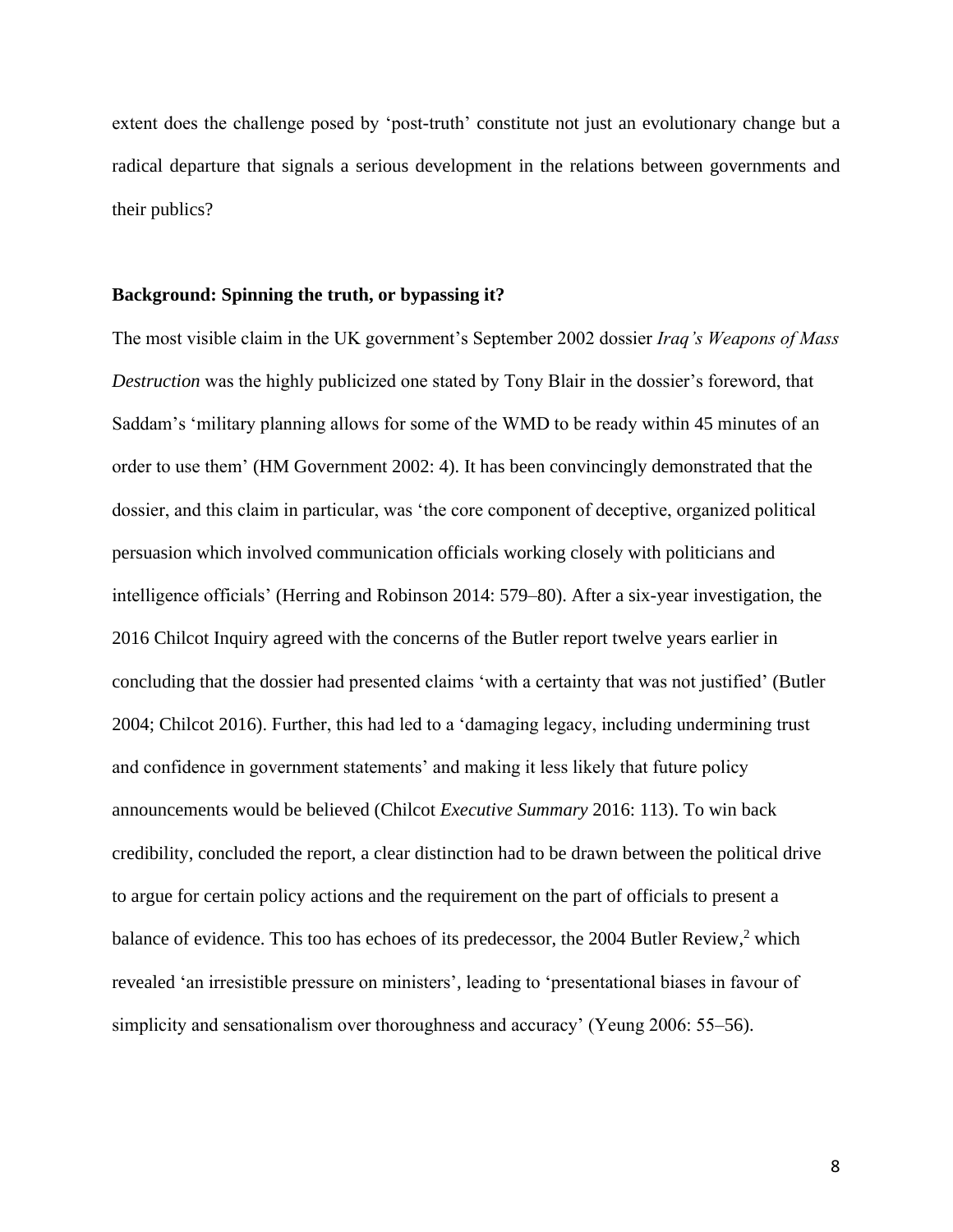The public row that followed the suicide of the weapons inspector Dr David Kelly, on 17 July 2003, and the failure to discover any WMDs in Iraq, centred on the truth claims of Tony Blair. Blair has insisted that he never deliberately misled parliament or the public but he did not deny the charge of exaggeration. This was twofold: first, in strengthening the claim in his foreword to the dossier, and second, in telling parliament that Saddam 'has existing and active military plans for the use of chemical and biological weapons which could be activated within 45 minutes, including against his own Shia population' (Great Britain 2002). To what extent, then, was the government responsible for the media misinterpretation of the 45-minute claim, which led to headlines like '45 minutes from attack' in the London Evening Standard (Reiss 2002, p1) and 'Brits 45 mins from doom' in The Sun (Pascoe-Watson 2002, p1)? This question remains pertinent today because, as the controversy over government claims in relation to the EU referendum shows (Public Administration Select Committee, 24 January 2017), the system of internal regulation for government communications that so clearly failed in the case of the dossier of 2002 remains largely unchanged, and if anything, is less robust now than it was in 2002 (Gregory 2012; Garland 2017b).

At the heart of this discussion are the rise of promotional culture throughout society from the late 1980s onwards (Davis 2013; Miller and Dinan 2008; Wernick 1991) and the development of a form of 'aggressive political public relations' (Moloney 2001, p128) *within government*, especially after 1997. Persuasion, and the use of creative means to encourage behaviour change, had been an important tool of government communications since its origins in wartime (Grant 1999; L'Etang 2009), but 'Chinese walls' had been erected via a system of increasingly codified self-regulation after 1945, which ensured that there were checks and balances in how, when and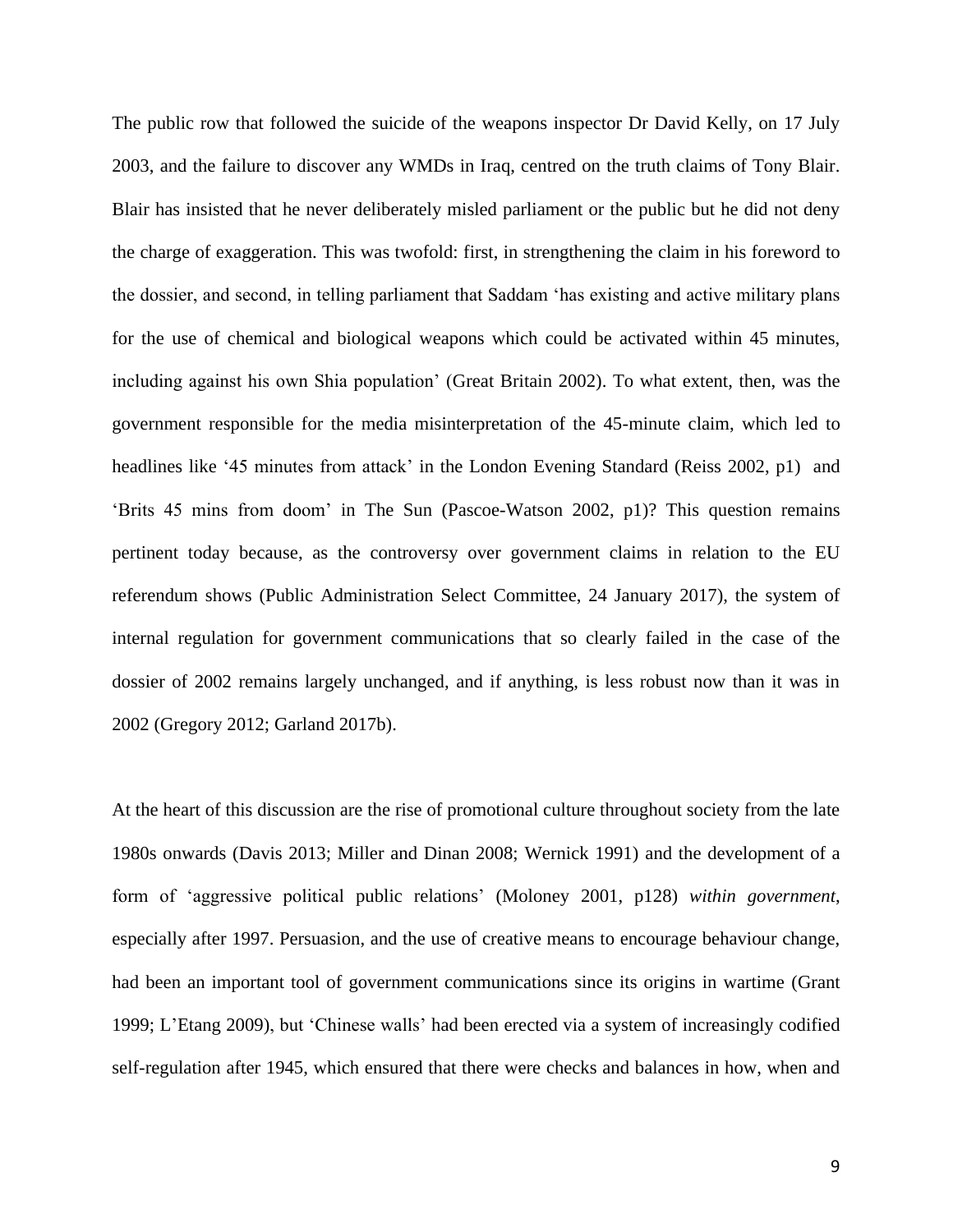to whom government information was exchanged. By 1997, these were no match for the incoming Labour government's more strategic, innovative approach to news management that applied creativity to uphold the political objectives of the party in power. Rather than directly serving their *ultimate*, if distant clients, the public, the permanent officials charged with media relations were increasingly required to serve their *proximate* clients, the political leadership (Fredriksson et al. 2015; Garland et al. 2018).

This brings us to the question of creativity and its relation to truth. Public relations theorists argue that a creative approach to truth is essential to the 'added value' that is its raison d'être (Green 2010: 8). In considering the dark side of creativity, Cropley goes further to claim that promotional arts such as advertising and public relations are driven by the 'application of creativity with the conscious and deliberate intention of doing harm to others' (2010: 4), where harm is a form of misrepresentation. Such promotional discourses contrast with the more deliberative and rule-based systems that draw on ideas of accuracy, fairness and transparency to serve a notional public good. This is the source of the clash between the bureaucratic value of impartiality, or the balance of evidence, and the political drive to persuade, that was identified by Chilcot.

The case of the 45-minute claim illustrates the triumph of a creative and persuasive approach to the facts over a more sober analysis of the balance of evidence. The presentation of the claim as a form of persuasive discourse in the foreword to the dossier, in parliament and in briefing the media, can be described as a form of 'truthful spin'; that is, the intentional placing of a selective fact in the public domain that will almost certainly be misinterpreted (willfully or not).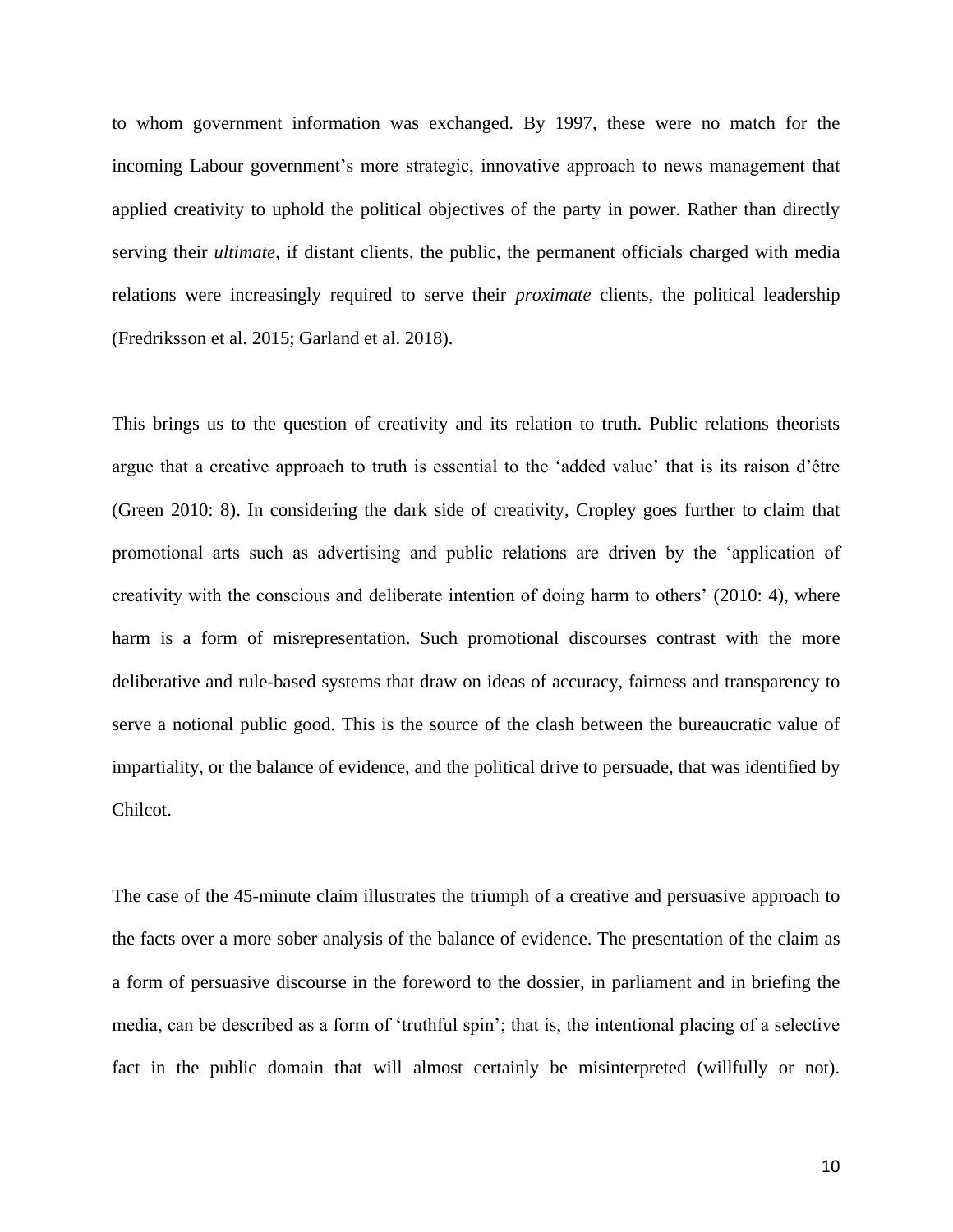According to Manson, such an action may serve the advantage of the client (in this case, Tony Blair, and his promise to stand by George W. Bush after 9/11), but as a consequence undermines public trust in a way that is unethical and deceitful (Manson 2010). Yet however unethical and deceitful, the routine PR practice of offering selective information to the media in the knowledge that it is incomplete and hence inaccurate, and the journalistic practice of giving visibility to such claims, while knowing them to be weak or fallible, both fall short of lying. In that sense, these practices uphold the possibility, even the desirability, of truth. This is the point at which the idea of post-truth diverges from the idea of spin, suggesting that facts are not worth striving for and there is no virtue in logic or consistency.

The idea of post-truth within politics is doubly flawed because it combines *cynicism* with *moral panic*, rather than a specific engagement with arguments that favour truth, evidence and factbased deliberation (Lilleker 2017; Calcutt 2016). It is cynical because it assumes, first, that we have left behind a previous regime of truth, and second, that for many people truth no longer matters. Furthermore, the use of the term as a noun, as in 'post-truth politics' or 'post-truth journalism', universalizes the concept by depicting it as *the defining feature* of both modern politics and journalism. Thus, a rhetorical device that aimed to de-legitimize a populist political election campaign – that is, Donald Trump's race for the White House – is extended to apply to the entire body politic, and indeed, the public sphere that upholds it.

In the next section I consider the extent to which ideas of truth influenced the struggle for control over what was deemed fit to appear in the political domain as official UK government policy and, ultimately, as government news between 1997 and 2015.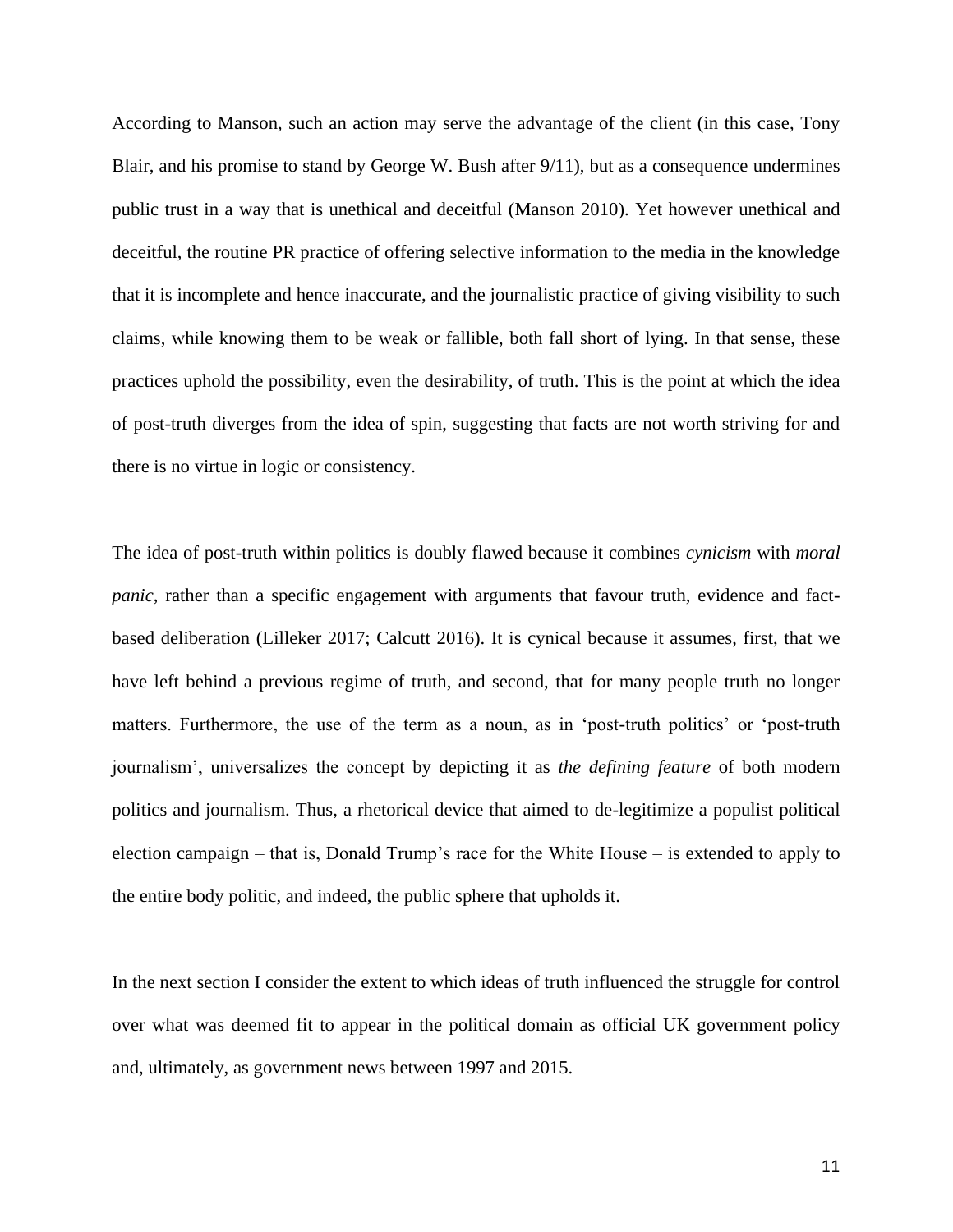#### **Evidence from behind the scenes: 1997–2015**

Your main task, day in, day out, is to defend the indefensible – cuts to policing, terrible immigration decisions – while simultaneously trying to avoid the ire of the 'SpAds', the special advisors (aka spin doctors) who run the show at big government departments. Marianne Taylor, former government press officer. (Taylor 2017)

The empirical basis for the arguments presented here is a combination of elite interviews and archival and contemporary documentary analysis relating to the public communication function of UK governments between 1997 and 2015. The study on which this article is based examined the capacity of the civil service to scrutinize and verify facts and truths and to communicate with the public ethically to build and maintain trust. In-depth interviews were conducted between 2013 and 2015 with 34 key actors in government communications – sixteen former and nine serving government officials concerned with media relations, six long-serving policy journalists and three political special advisers – who had served between the 1960s and 2015. The selection process combined purposive and snowball techniques with some quota sampling to ensure access to key witnesses who had served within government departments at all levels from press officer to Director of Communication during the Thatcher to Cameron period (1979–2015). The interviews focused on changes over time in the everyday practice of government–media relations, asking how interviewees saw their role, how politicians, special advisers and press officers worked together and how all parties managed the interface between government bureaucracy, party politics and the media. This was augmented by a systematic analysis of contemporary documents and archived papers dating back to the 1980s relating to government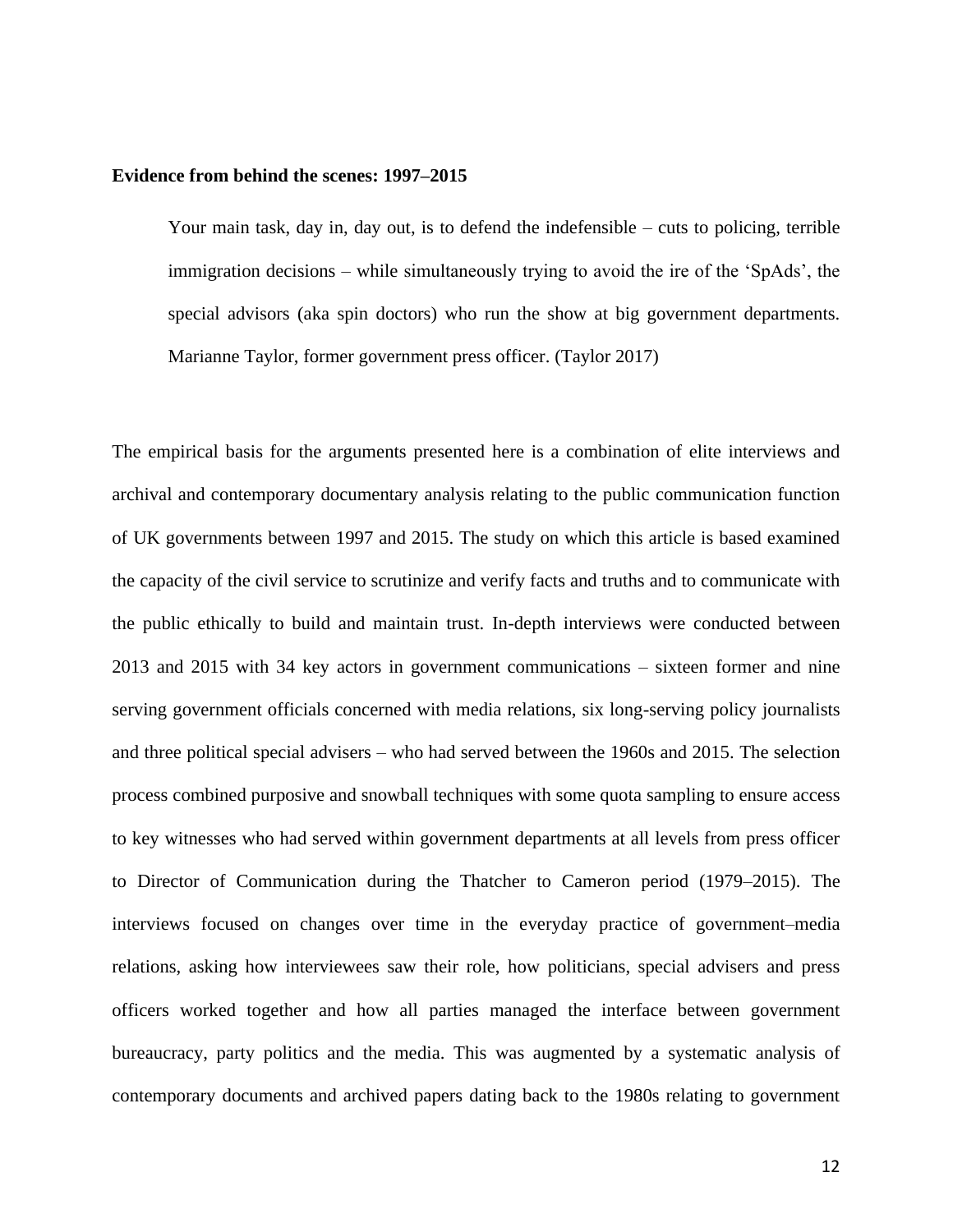communications including reform plans, propriety guidance, staffing lists and reports; government and parliamentary enquiries and evidence sessions; and archived documents dating back to the 1980s that have recently become available through the 20–30-year rule.<sup>3</sup>

All material was subjected to thematic analysis via Nvivo. Codes were not pre-assigned but emerged inductively, resulting in a coding frame with 76 separate codes under 16 main headings. The analysis presented here is taken from interview and documentary texts that referred to the themes of *truth* and *lies*, and considers some structural obstacles to truth telling in government in three sections. The first examines obstacles to truth-telling in government communication, considering the points at which objective information and good practice may be compromised through (a) the role of partial understandings during the process of translation from one domain to another and (b) the influence of political narratives in the selection of evidence, taking the use of statistics as a case study. In the second section I consider the impact of politicians' existential fear of the media, and finally, I look at how truth values matter to journalists and their sources. It is important to note that while the stimulus for this study was the threat to public trust as a result of ongoing claims of *political spin* in government communications, the narrative of *post-truth* emerged after the data had been collected. Post-truth is therefore considered here in the light of the preceding historical change that has come to be known as mediatization.

#### *Obstacles to truth telling in government communication*

In complex policy areas the translation of policy facts into readily understandable information that can be digested by the public involves a process of simplification. This is compounded by a further reinterpretation in the light of the overall policy narrative of the government of the day.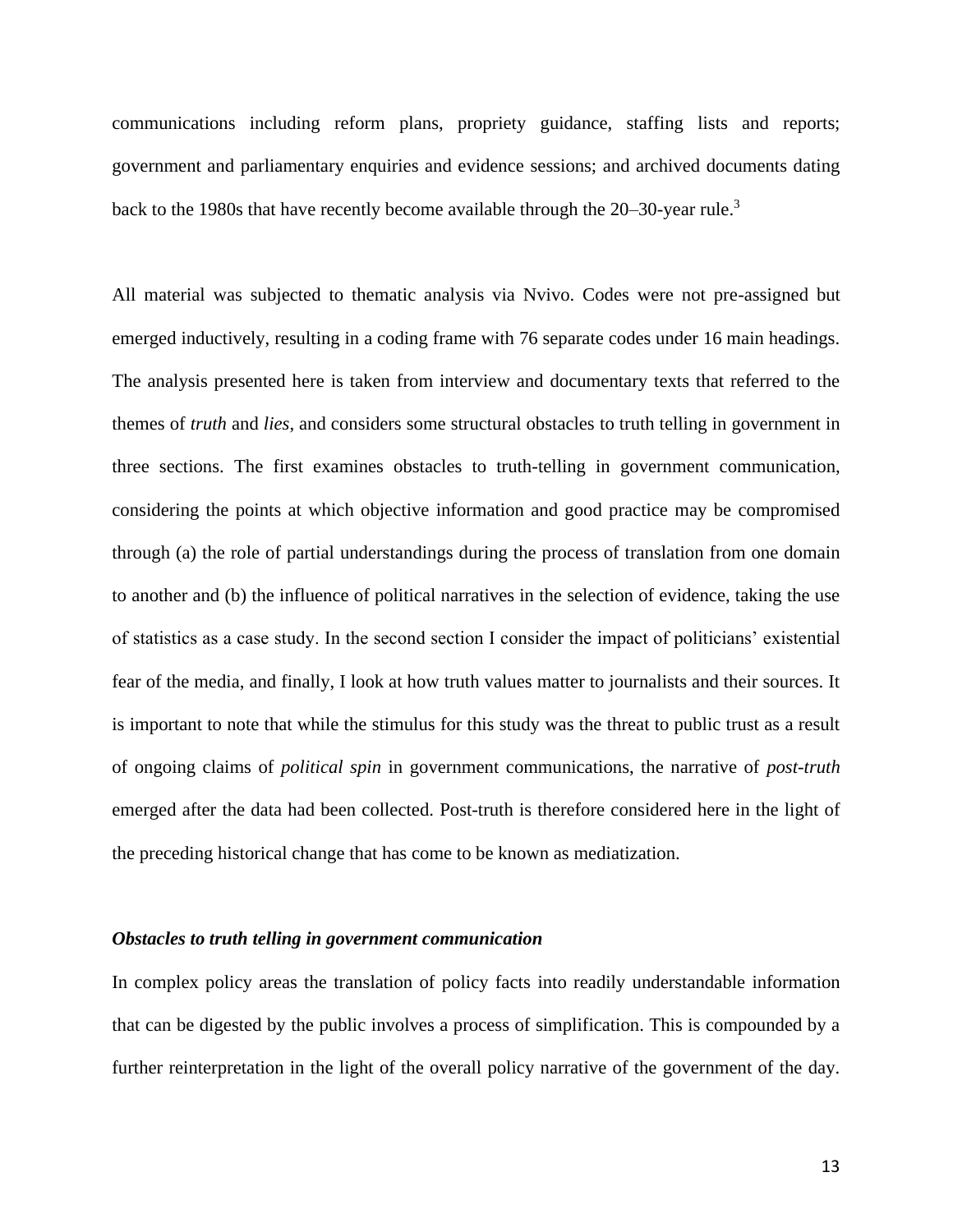The officials responsible for reinterpreting government policy in the form of government announcements, or news, that is, government press officers, face two conflicting professional imperatives: their commitment as public servants to evidence-based information and their loyalty to their proximate client, the minister.

#### *Partial understandings and losses in translation*

The 2004 Butler Review into the intelligence behind the decision to go to war in Iraq reached the damning conclusions that 'more weight was placed on the intelligence than it could bear'(p114, para.466) and that available intelligence was stretched 'to (although not beyond) the outer limits' (Butler 2004, p82, para.331). The report acknowledged that hard facts were difficult to come by in the field of military intelligence, and could be misinterpreted, and that 'strenuous efforts' had been made during the production of the dossier to ensure that 'no individual statements' went beyond the judgements of the government's intelligence experts. The first error, according to the report, came in the *translation* of material from intelligence assessments into the dossier, leading to the removal of warnings about the limited evidence base of these assessments. The second error was to *translate* the material a second time, from the dossier into a media-friendly narrative, with a further loss of the appropriate caveats.

An important government witness to the production of the dossier was John Williams, a former colleague of Alastair Campbell's at *The Daily Mirror*, who became Director of Communications at the Foreign Office in 1999, and was responsible for one of the dossier's early drafts. In his evidence to Chilcot, Williams admitted that his journalistic ethos, whereby 'facts need checking and challenging vigorously, at times to the point of cussedness', did not translate into his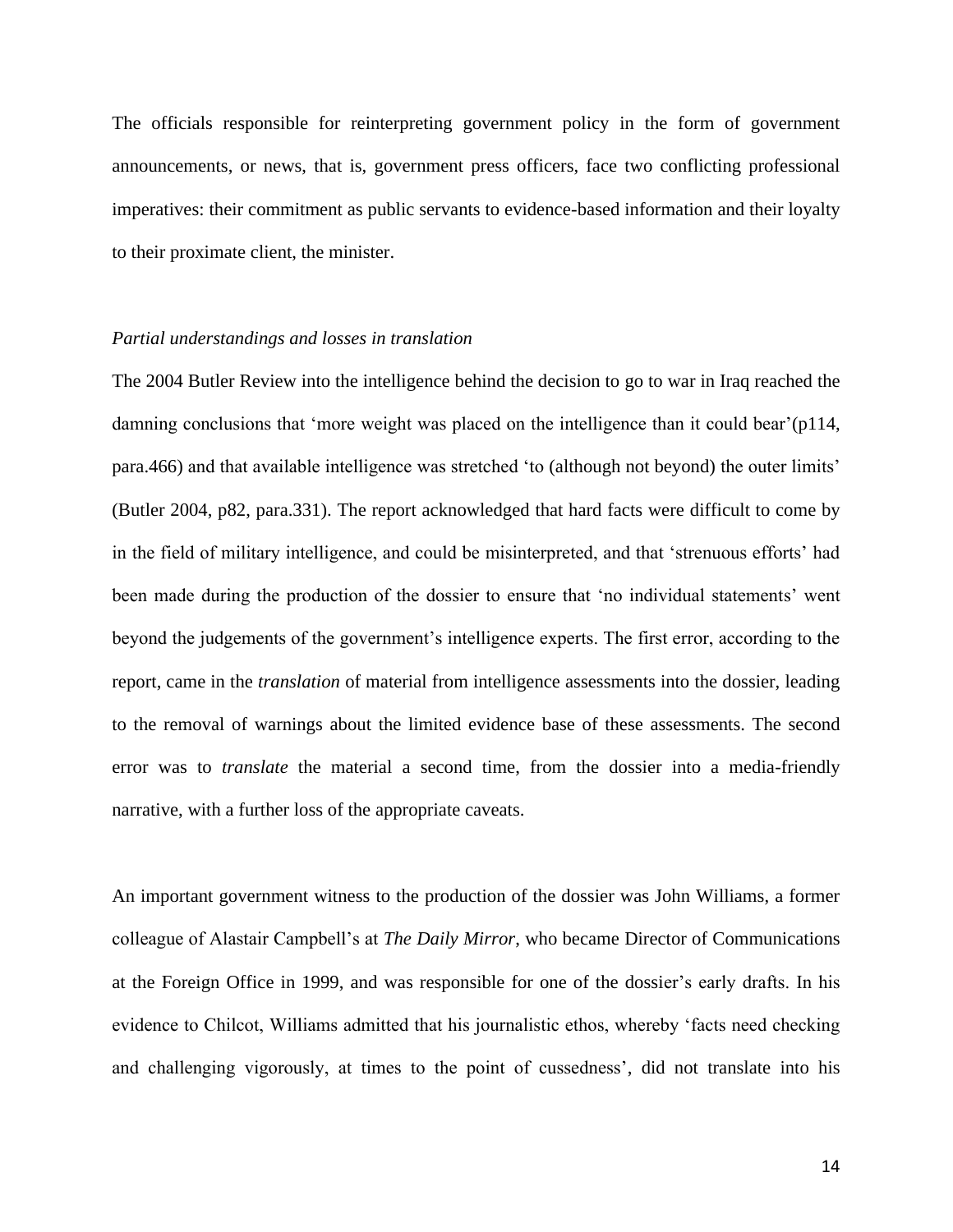government communication role because he had neither the institutional nor the cultural capital to resist the will of the Prime Minister and his aides. He was aware that his employer, the Foreign Office, felt that 'the material was weak on Iraq', and was also 'instinctively against the idea of a dossier' because it 'seemed to me to rest on uncertainties'. Yet he did not resist the request to produce a document based on the intelligence that was fit for publication. He told Chilcot that 'I followed the policy laid down by the elected Prime Minister, and had no objection to it other than my own instincts, which I felt were outweighed by his' (Williams 2010, pp.3-4). He concludes that his own journalistic instincts and practices were no match for Tony Blair's political imperative and that they therefore 'failed the Iraq test'. In other words, the practice of fact checking and the verification of shared truths did not *translate* from the domain of journalism or public service into the domain of *real politick* as practiced within the governing executive.

A tendency on the part of government communicators to empathize with ministers as their proximate clients was observed among a number of interviewees. From the point of view of PR professionalism this makes sense; identification with the primary client is essential, but so are internal challenge and the responsibility on the part of PR practitioners to 'have the guts to say no to their bosses' (Cutlip 1994: 774). Many respondents understood that one of the important roles of the civil servant was to serve a wider public and considered the failure to do this as a source of frustration. Yet tribal loyalty to the department, in the person of the Secretary of State (chief departmental minister), could, in practice, act as an obstacle to a more rounded and publicfocused explication of the policy arena.

This senior economist, for example, recalled a clash of storytelling that took place during his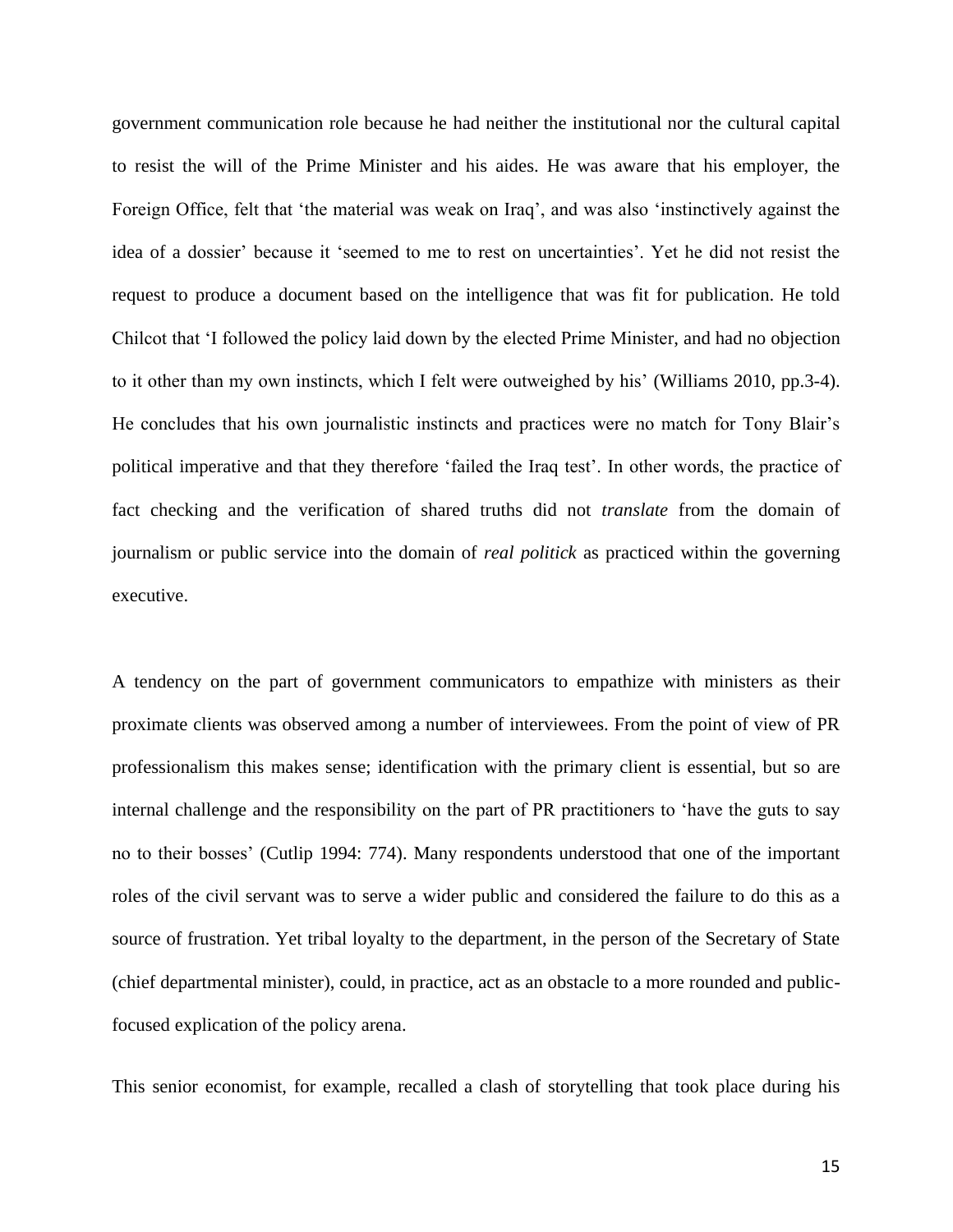time at the Department of Business Innovation and Skills (BIS):

As a Treasury macro economist you to an extent have to parrot the government's line on the macro economy, which is not necessarily a balanced view. Treasury puts out various press releases on the macro economy (that are) […] economically illiterate. (BIS) wanted (a narrative) that was more firmly rooted in the economics and that was less weighted by a political view. There was a punch up about that which we won but the Prime Minister brushed it away and put his own narrative in  $(IV1).<sup>4</sup>$ 

This official's approach was to consult 'externals' to find a point of challenge to what he considered to be 'economically illiterate' ministerial narratives. Since no single individual had 'the truth', he argued, 'open-ness to how other people look at things is absolutely vital'. He defined 'externals' or 'other people' as largely journalists specializing in economics, and it was not just their intelligence that mattered, but their clout as sticks with which to challenge the arguments of over-zealous ministers. Here, truth exists, and is acknowledged as important, but is multi-faceted and becomes a weapon in a battle for public opinion, or as part of the struggle to resist untruthful representations of economic realities. Public opinion remains distant and unfathomable.

The complexity and quantity of information in government was a revelation to this respondent, a former senior journalist of twenty years' standing, who moved into a position in government as a departmental communications adviser in 2008: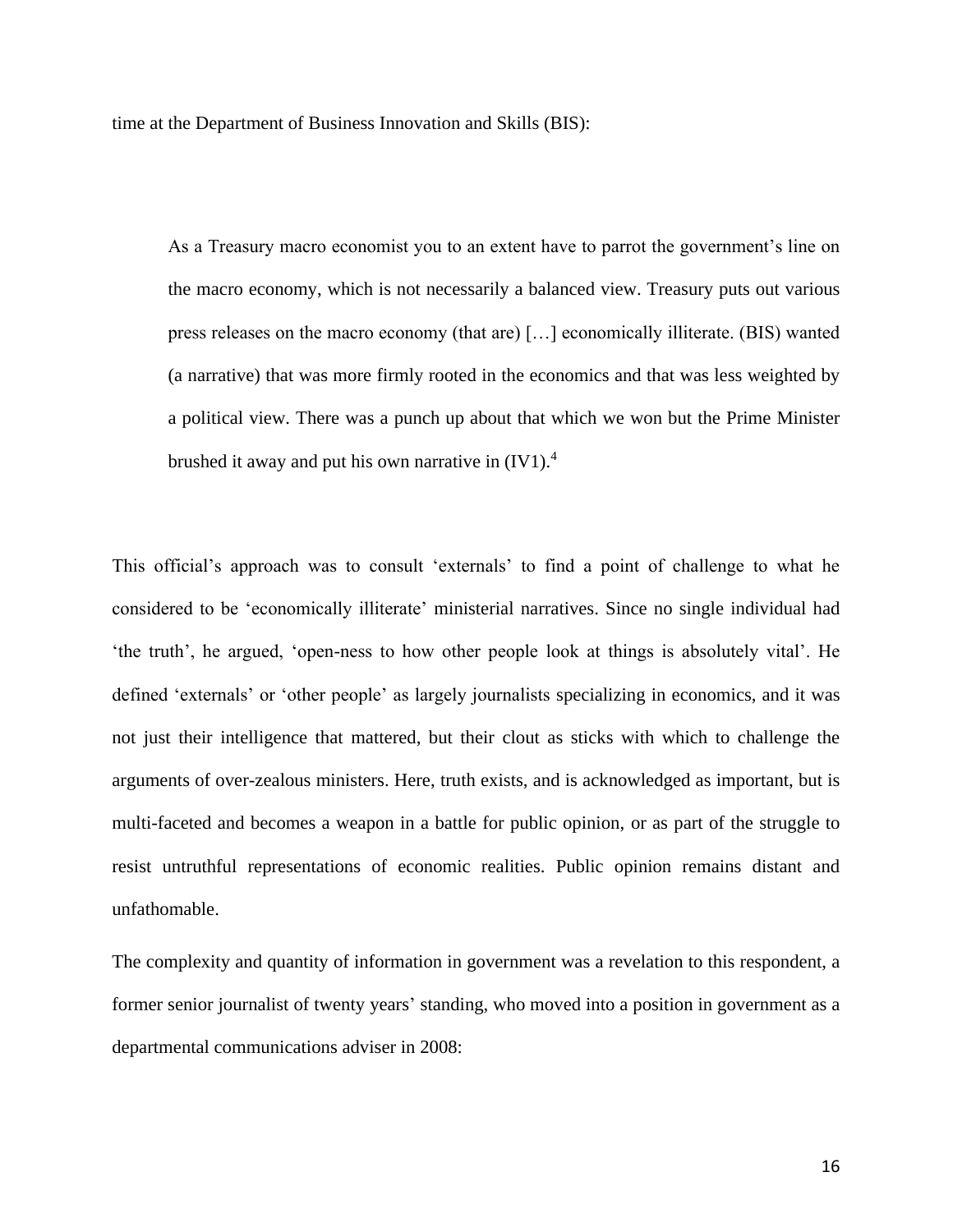What you realize is the amount that journalists see is only a tiny tiny part of the work that's going on in the department […]. As a journalist you see a tiny bit of what happens. When you're in the department you see it all and at a very senior level [...] so your knowledge expands enormously. (IV2).

Yet within the government department, even this broader knowledge was seen as partial by policy officials who 'were all worried about the media not understanding the policy; they would be worried about the press office maybe taking a couple of lines and not explaining the whole policy'.

From this account, and that of John Williams, it is clear that information is an entirely different proposition within the two domains of government and journalism. It is almost inevitable, even with goodwill and a regard for the facts on both sides, that misinterpretation and simplification will take place when the two domains exchange information. Yet however flawed, this system rests on a common truth value: that facts exist, whether misinterpreted or not, and that persuasion must ultimately be backed up by facts.

#### *Political narratives in the selection of evidence: Statistics as a political weapon*

Institutional moves to prevent the selective use of facts to achieve (usually short term) political gain rest on the understanding that credibility depends on objectivity. This has been most obvious in the more regulated domain of government statistics. The UK Statistics Authority was set up in 2008 under statute as an independent body reporting directly to Parliament to promote and safeguard 'the production and publication of official statistics that "serve the public good"' (Treasury Select Committee, 2005; UK Statistics Authority 2017). This was recognition on the part of the incoming Brown administration that, in part due to the controversy Blair faced over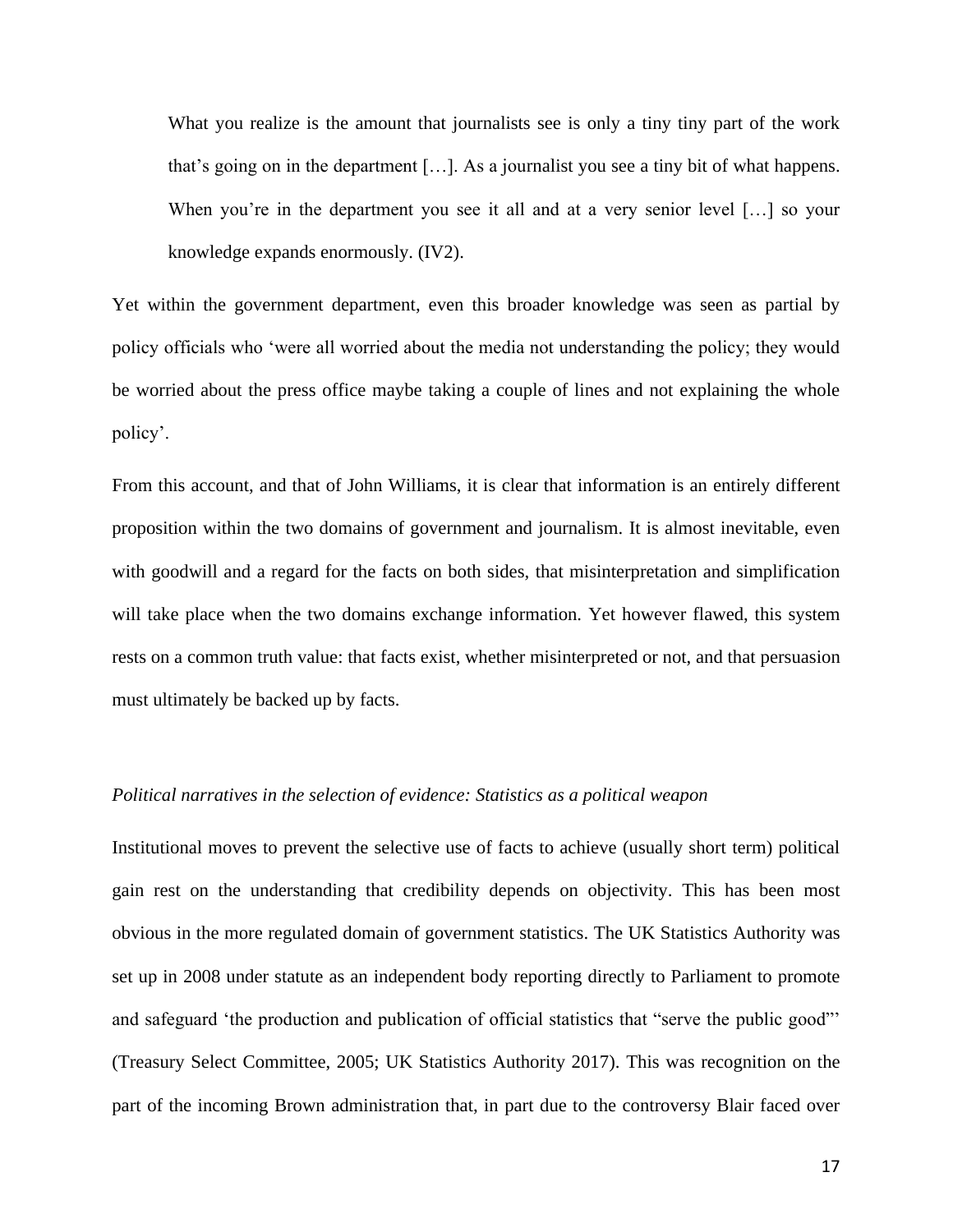the 2002 Iraq dossier, the public would only accept statistics if they were removed from the direct influence of government departments. In 2004, for example, a survey conducted by the Office for National Statistics (ONS) found that only 14% of the public believed that the government used official statistics honestly (Briscoe 2005). More recently, a report conducted by NatCen on behalf of the UK Statistics Authority found that although 90% of people trusted the ONS to produce accurate statistics, only 26% said that the Government would present these accurately (Simpson et al., 2015, p1).

Howell James, the first Permanent Secretary for Government Communications (2004–08), told MPs in 2006 that in his experience ministers' sensitivity to the media led post-1997 governments to overreact.

For me it constituted at the time a tendency to announce and re-announce initiatives. It was a tendency to rebut too vigorously and too quickly without recourse to the full facts, and it was an attitude that encouraged an inflation of language around policies and around what Government were doing. (Public Administration Select Committee 2006)

Similarly, in its examination of government communications in 2008, the House of Lords noted evidence from Lord Phillis criticizing the use of government statistics as 'a political weapon' that was too frequently used to 'reinforce a political point'. This practice had 'contributed to the atmosphere of mutual suspicion between the government and the national media' (House of Lords Select Committee on Communications 2008, para.22, n.pag).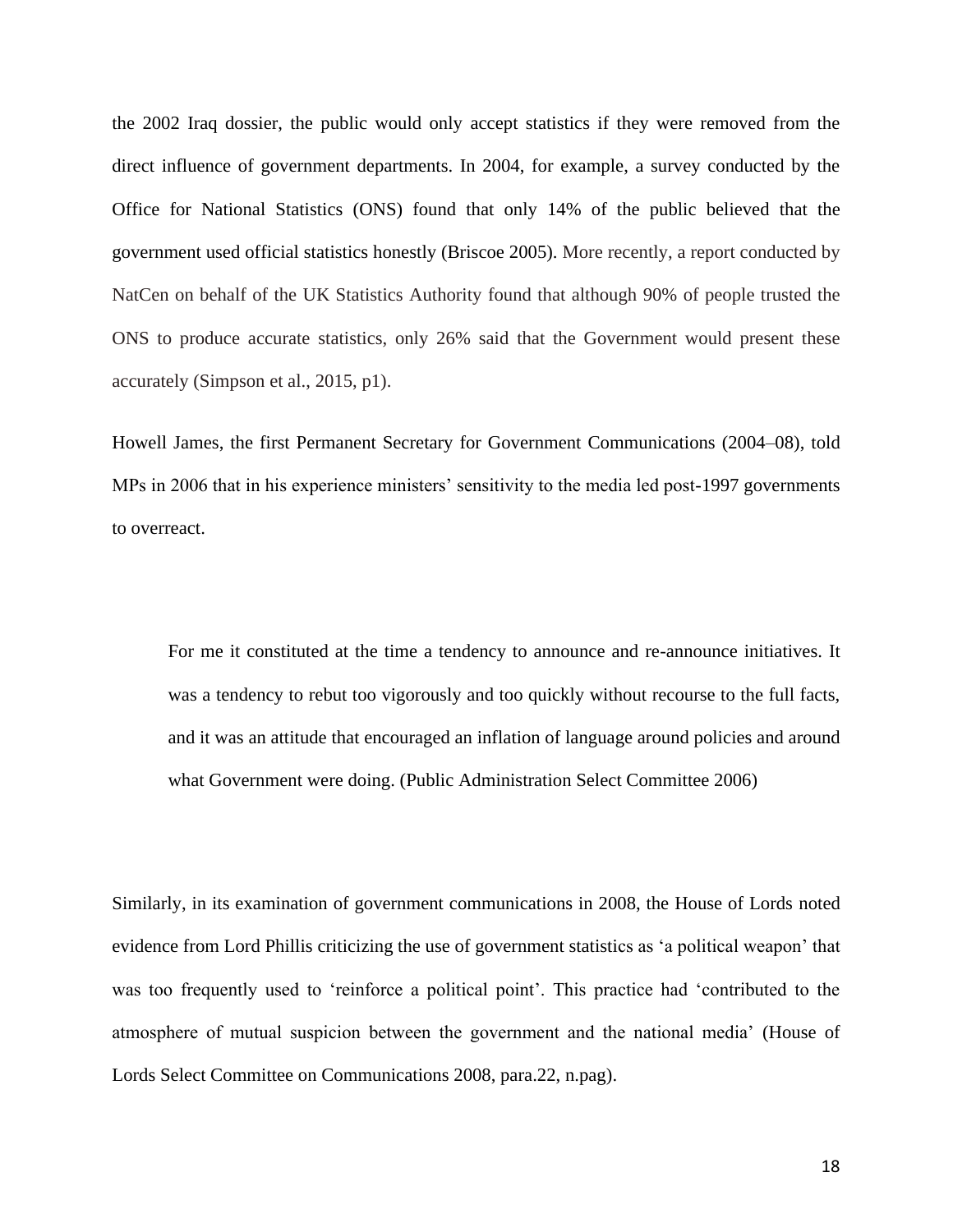Since its foundation, the UK Statistics Authority has regularly published critiques of government uses of statistics, especially in government news statements. In 2013, for example, the authority concluded that a statement by the Secretary of State for Work and Pensions that 8000 people affected by the 'benefits cap' had moved into jobs, and that the cap was therefore having the desired impact, was unsupported by official statistics published by the same department earlier in the year (Dilnot 2014). More recent adjudications have included judgements against 'misleading communication' in a government tweet about the benefits of grammar schools; 'overstated' Treasury claims of the household costs of leaving the EU (both 2016); and lack of clarity over claims that the government was meeting its targets for the building of new homes (2017). All these claims were politically expedient and specifically intended to defend controversial government policy against public and media criticism. However, it is important to acknowledge that the UK Statistics Authority was set up by democratically elected politicians who universally accepted its judgements, however uncomfortable. Under a 'post-truth' paradigm, any specialist body that draws conclusions from a review of evidence, such as the UK Statistics Authority, or indeed, a parliamentary select committee, would be unnecessary. According to such a paradigm, evidence or specialist expertise is irrelevant if there is no objective truth in politics, and judgements as to the veracity of political claims should be left to personal opinion or gut feeling.

## *Truth, journalism and storytelling*

Even the most popular of elected politicians express a deep-rooted fear of the power of the media to overturn their reputations with the public. In his portrait of Clinton's White House, Howard Kurtz recalled the President's paranoia about the press (1998). Similarly, as he prepared to leave government in 2007, Tony Blair described the media as being 'like a feral beast, just tearing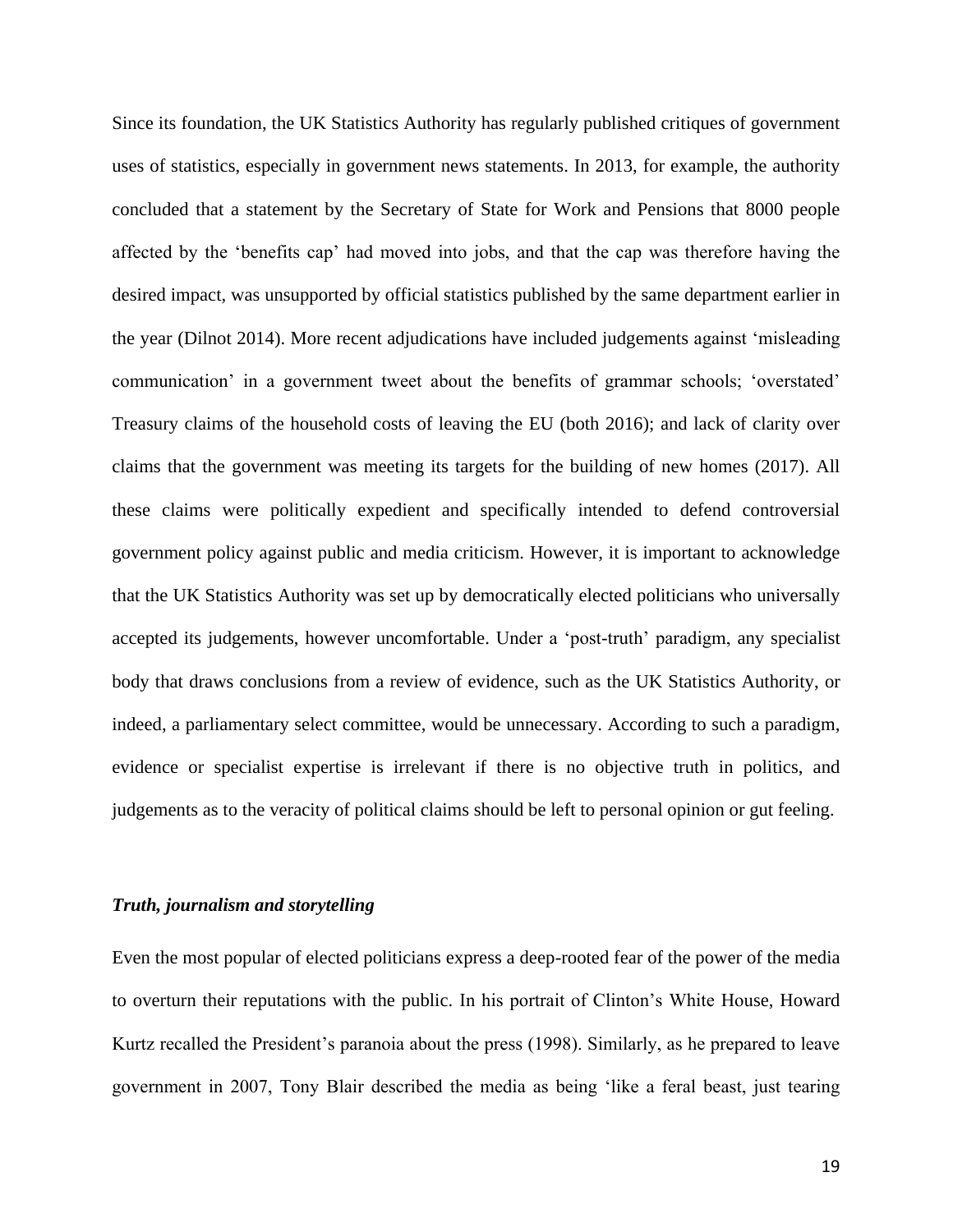people and reputations to bits' (Blair, 2007). Even more vividly, in his evidence to the Leveson Inquiry (2012), in common with statements to Leveson from many other leading British politicians, Blair depicted the behaviour of the media as 'an abuse of power'. He told Leveson that journalists were 'all out against you' and would engage in 'long and sustained […] full on, full frontal, day in day out […] relentless and unremitting […] attack' that can 'literally wash a government away' (Blair, 2012, pp.31, 33). Yet, however infused with fear and loathing, such statements do not deny the media their editorial freedom or the right to ask questions. In the posttruth paradigm, as practiced by Donald Trump, the power of the Presidency is explicitly pitched against the rights of the media to challenge, question and criticize.

Government officials interviewed for this study acknowledged that the ministers they worked with were overwhelmingly preoccupied, even terrified, of career-ending media exposure. As this former Strategy Director (1998–2010) explains: 'I don't know any minister, certainly not any minister that wanted to be around for any length of time that would not want to be all over the way that their messages would be handled in the press' (IV3). A former Director of Communication (1991–2011) recalled the particular intensity of the relationship between ministers and their media handlers (IV4). Senior members of the media team 'see ministers every single day, all day. They spend weekends with them. They are the last person they speak to; they are the first person they speak to in the morning'. It was not just the constant contact but the priority accorded to the media on the part of ministers. The senior economist quoted earlier observed that, 'ministers are in fear of public exposure all the time. That's why they take media very seriously' (IV1). The point here is not just that media advisers are influential within government, and within politics, but that mediatized narratives are so internalized within the governing process that they form a constitutive part of policy decision-making by ministers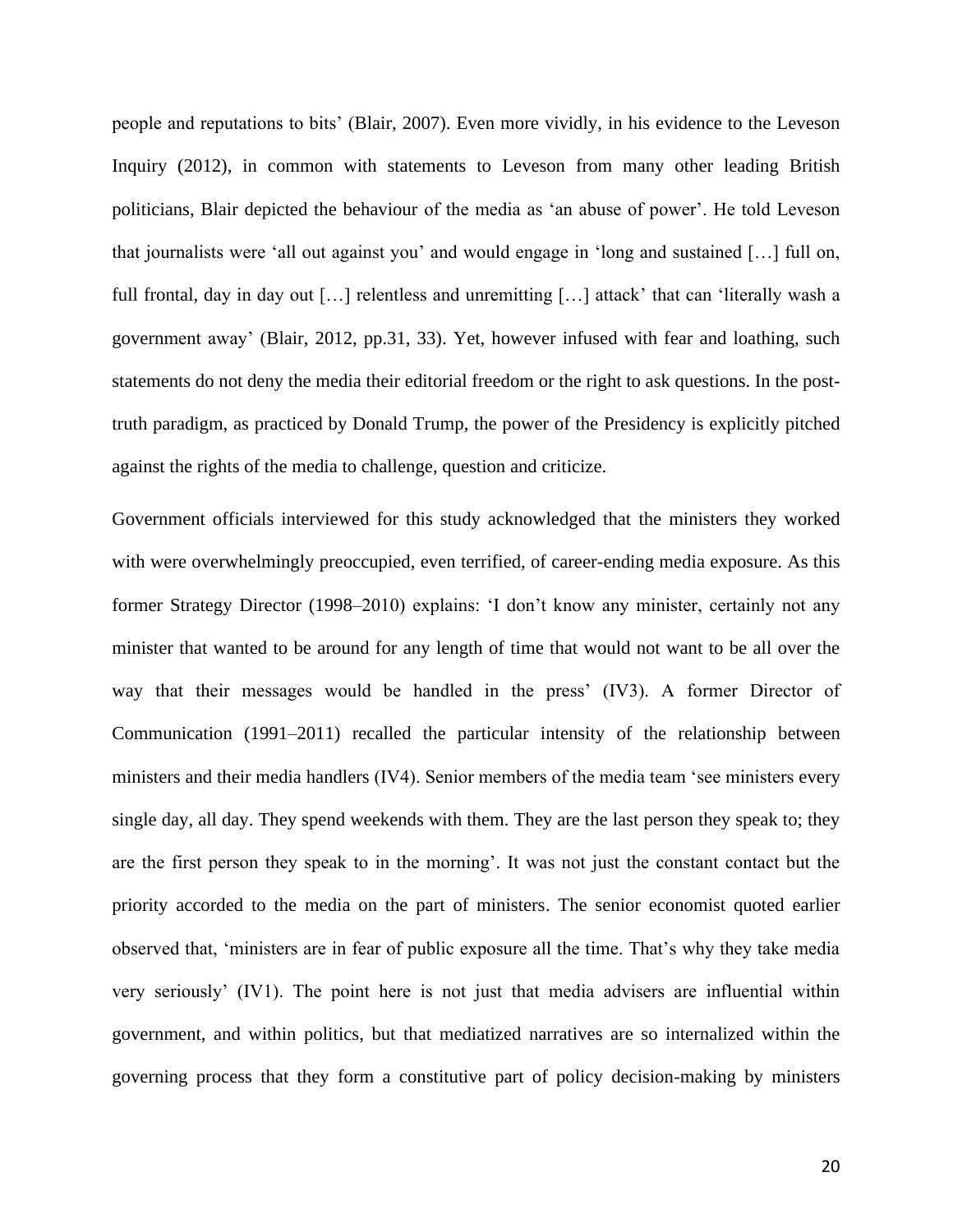(Garland et al. 2018; Dean 2012; Silverman 2012). Given such preoccupations on the part of governing politicians, it should not come as a surprise that once direct forms of communication became available through social media channels, the most determined would seek to exploit such methods as a way of developing an unmediated public voice. This, again, can be seen as evolutionary. What is radical, however, is the post-truth stance that holds that there is no need for checks and balances or due process, and that news can be what you want or choose it to be.

#### *The truth according to journalists*

Government press officers frequently recalled the pressures of media scrutiny, which although often deeply uncomfortable, are an accepted part of the democratic process. Margaret Thatcher's Chief Press Secretary, Bernard Ingham, for example, conducted more than 3000 Number 10 press briefings during his eleven years in post, but although these included many bruising encounters, he concluded that:

I find it very difficult to suggest that the media make things up. I think they stretch things; they reach heroic conclusions on the basis of the flimsiest evidence which would have Sherlock Holmes lost in admiration until he saw the results; but, in the end, they do not make it up. (Public Administration Select Committee 2003, Q3)

Bill Bush, special adviser to the Culture Secretary, Tessa Jowell (2001–05), agreed that outright invention by journalists was rare but felt that this was almost beside the point. He often dealt with stories that were 'so overwrought and de-contextualized that it's as good as a lie'. What mattered to journalists was a story, albeit based on truth that could entertain. In the competitive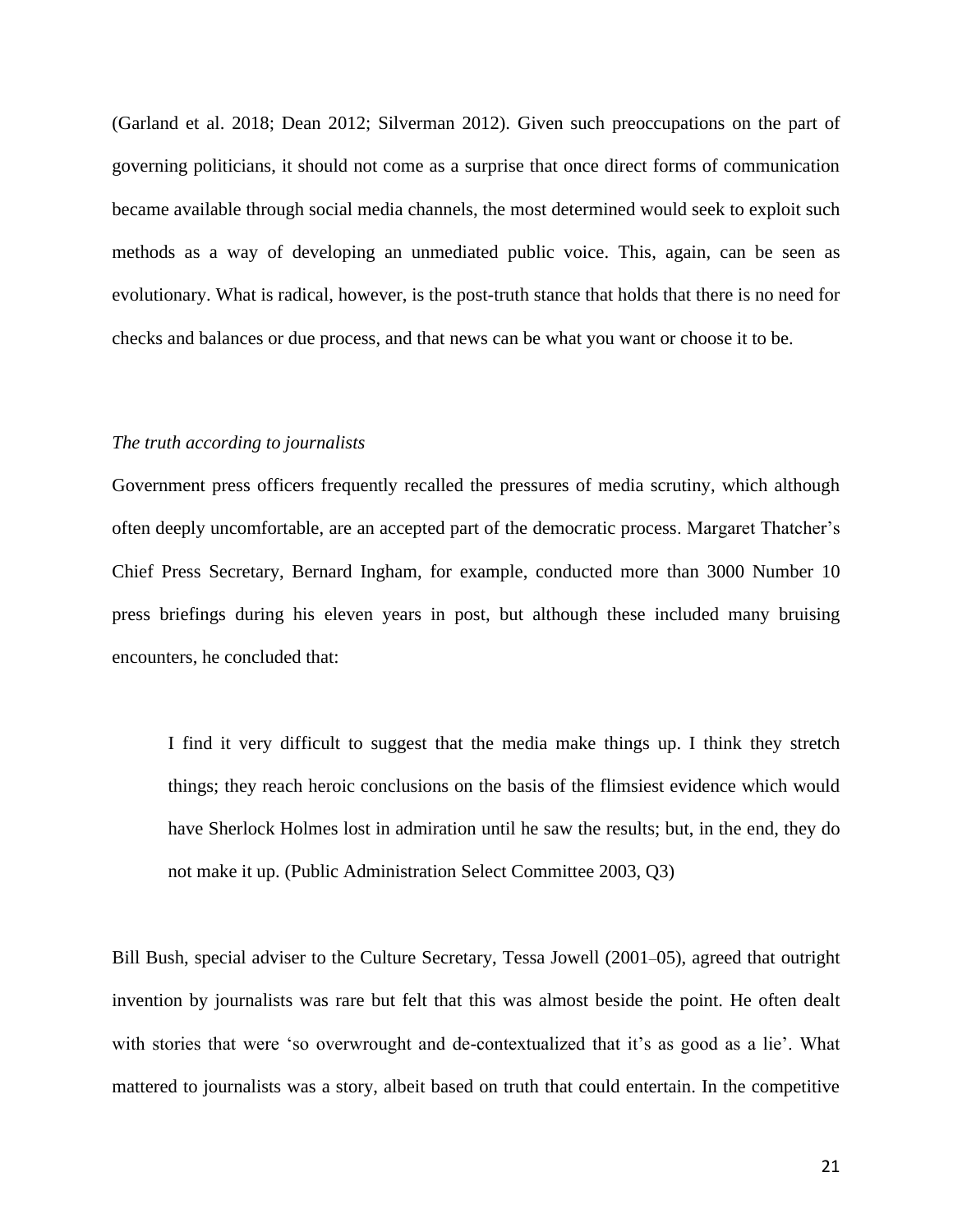world of networked media: 'what they care about is impact, they care about bums on seats, eyeballs attracted' (IV5). However, he acknowledged that, however overwrought, it was essential to journalists that these stories contained 'a kernel of truth'.

The journalists interviewed claimed that it was vital that government spokespeople could be trusted to tell the truth. In his 31 years as a policy journalist for the *Times, Independent* and the *FT*, Nick Timmins stated that he had never been lied to by a government press officer. He understood that he might be presented with half-truths, delaying tactics or selective interpretations of the facts, but if any of his other government sources had been found to be cavalier with the facts, or to lie, he would have suspended communication with them (IV6). Within the 'dynamic process of contestation' (Schlesinger 1990: 69) that characterizes the relationship between journalists and government sources lies a shared assumption that truth exists and should be aspired to as an ideal. Perhaps as an indication of their more adversarial relationships with journalists, special advisers were more likely than press officers to describe journalists negatively, for example as 'a pack of wolves' (IV7) that 'don't care about the truth very much' (IV5). One journalist went off the record to claim that he had experienced one special adviser who he knew had lied to him, and had, as a result, refused to talk to him again. It is clear among all three parties – journalists, press officers and special advisers – that truth is part of the currency of credibility, and is seen as essential to good public communication.

#### **Discussion and conclusion**

The common practice in public relations and journalism of offering selective information to the media in the knowledge that it is incomplete, in the expectation that the media will give visibility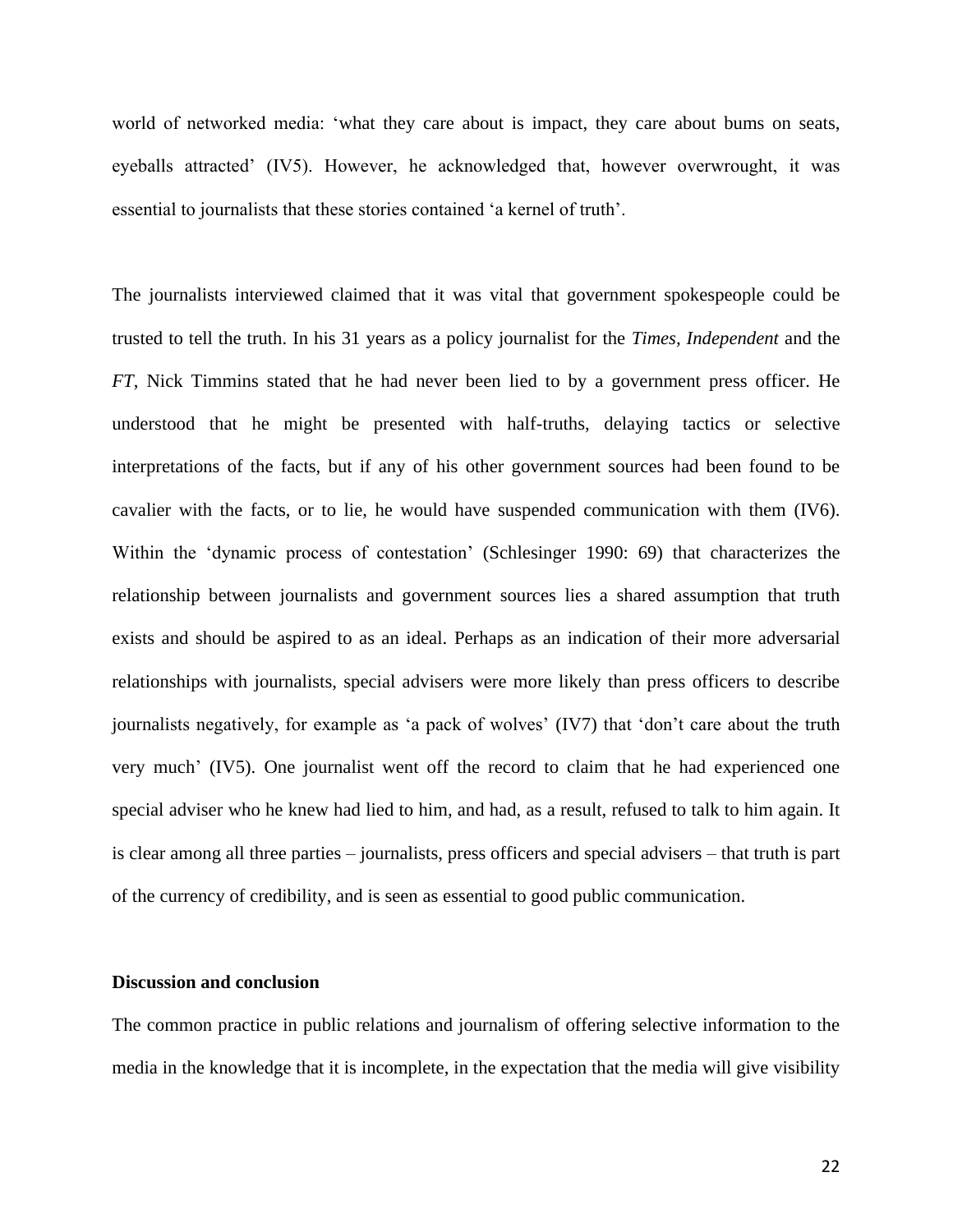to such claims, while knowing them to be weak or fallible, both fall short of lying. In this sense, such practices, which are collectively referred to as 'spin', uphold the possibility, even the desirability, of truth. Ethical and professional norms and codes among PR practitioners, journalists, politicians and civil servants all agree on the need to scrutinize and verify facts and truths before statements are placed in the public domain. Despite widespread concerns that journalists and government sources 'collude' in providing a selective and biased form of news that advantages both parties but offers a disservice to the public, this study found no evidence that either journalists or sources are guilty of lying.

Like 'spin', 'post-truth' is a form of discourse that refers to widespread perceptions of a decline in standards in public communication. Neither is an analytical or a descriptive term, but rather a form of name-calling in which blame is ascribed to 'the other': journalists blame political spindoctors, politicians blame the media and the public despair of both (Ipsos MORI 2016). The main obstacles to truth-telling in government that are explored in this article, and the structural biases in the understanding of truth according to journalists, can be seen as 'symptom(s) of broader structural problems' (Moore 2017: 9) engendered by the response of liberal democracies to the challenges of 24/7 media. To use the conceptual framework deployed here, spin and posttruth are both symptoms of the 'culture of mediatization' that has developed over recent decades in the cross-field between media, politics and the central governing bureaucracy. What is not new is the fact that different standards of truth operate across different domains and that political systems require different forms of communication within and between these domains. To regulate this, systems of propriety and mutually understood 'good practice' were put in place in 1945 both in the United Kingdom and elsewhere (Garland 2017a; Moore 2006).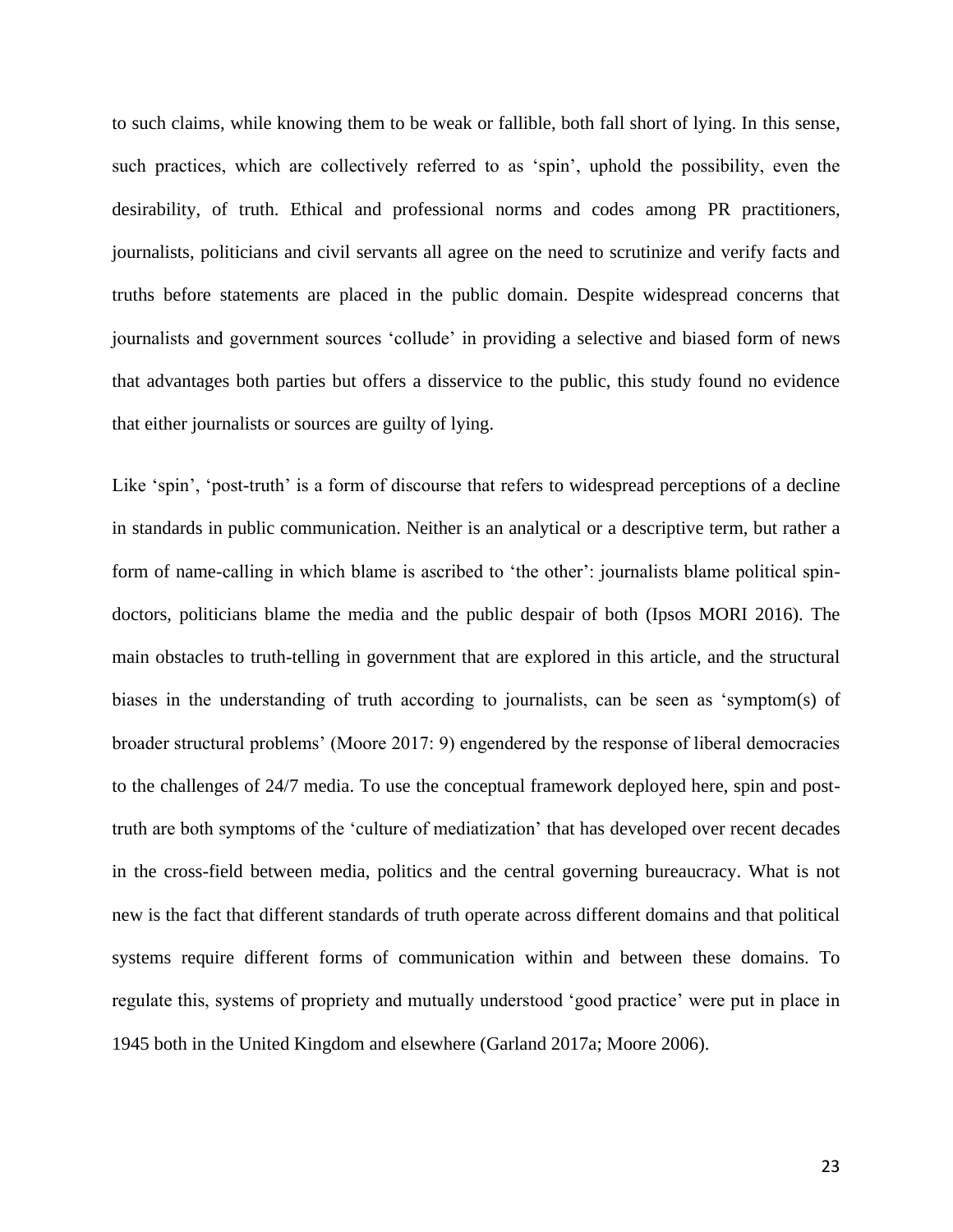In recent decades, such systems of self-regulation have become subject to new pressures and may no longer work effectively under current conditions. The ethical response is not to ignore such systems but to strengthen them by opening them up to democratic scrutiny and accountability. The idea, or trope, of 'post-truth' makes no attempt to accommodate evidencebased truth or verifiable truth-claims to the new, more demanding media environment, but seeks to bypass them entirely. In the sense that a post-truth interpretation of politics does not accept the ideals, principles or even the possibility of good and trustworthy public communication, it should therefore be seen as a radical departure from the idea of political spin.

[Insert Appendix 1 about here]

## **References**

- Allen, N. and Birch, S (2015), 'Process, preferences and British public opinion: Citizens' judgements about government in an era of anti-politics', *Political Studies*, 63:2, pp. 390– 411.
- Blair, T. (2007), Speech on public life, given at Reuters, London, 12 June. Accessed 19 October 2018 at [https://uk.reuters.com/article/uk-blair-speech/full-transcript-of-blair-speech](https://uk.reuters.com/article/uk-blair-speech/full-transcript-of-blair-speech-idUKZWE24585220070612)[idUKZWE24585220070612](https://uk.reuters.com/article/uk-blair-speech/full-transcript-of-blair-speech-idUKZWE24585220070612)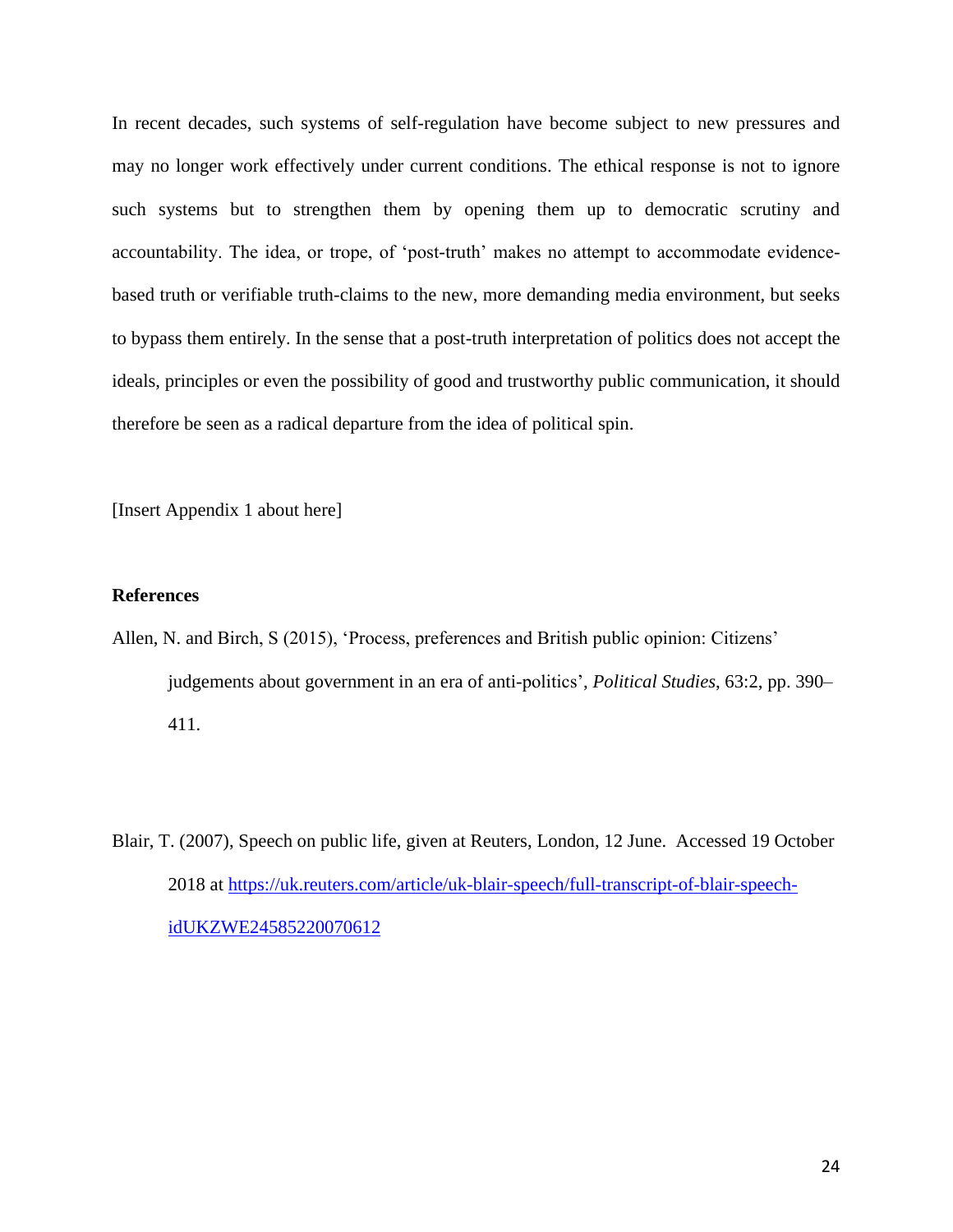Blair, T. (2012), Transcript of morning hearing 28 May 2012. in Leveson, B. (2012), *An Inquiry into the Culture, Practices and Ethics of the Press (Leveson Report)* (ISBN 9780102981063), London: The Stationary Office (TSO).

Blumenthal, S. (1982), *The Permanent Campaign*, New York: Simon and Schuster.

Blumler, Jay, G. and Coleman, S. (2010), 'Political communication in freefall: The British Case—and Others?', *International Journal of Press/Politics*, 15: 2, pp. 139–54.

Butler, L. (2004), *Review of Intelligence on Weapons of Mass Destruction: Implementation of its Conclusions*, London: HMSO.

Calcutt, A. (2016), 'The surprising origins of "post-truth" and how it was spawned by the liberal left', The Conversation, 18 November, [http://theconversation.com/the-surprising-origins](http://theconversation.com/the-surprising-origins-of-post-truth-and-how-it-was-spawned-by-the-liberal-left-68929)[of-post-truth-and-how-it-was-spawned-by-the-liberal-left-68929.](http://theconversation.com/the-surprising-origins-of-post-truth-and-how-it-was-spawned-by-the-liberal-left-68929)

Chilcot, S. J. (2016), *The Report of the Iraq Inquiry*, London: House of Commons.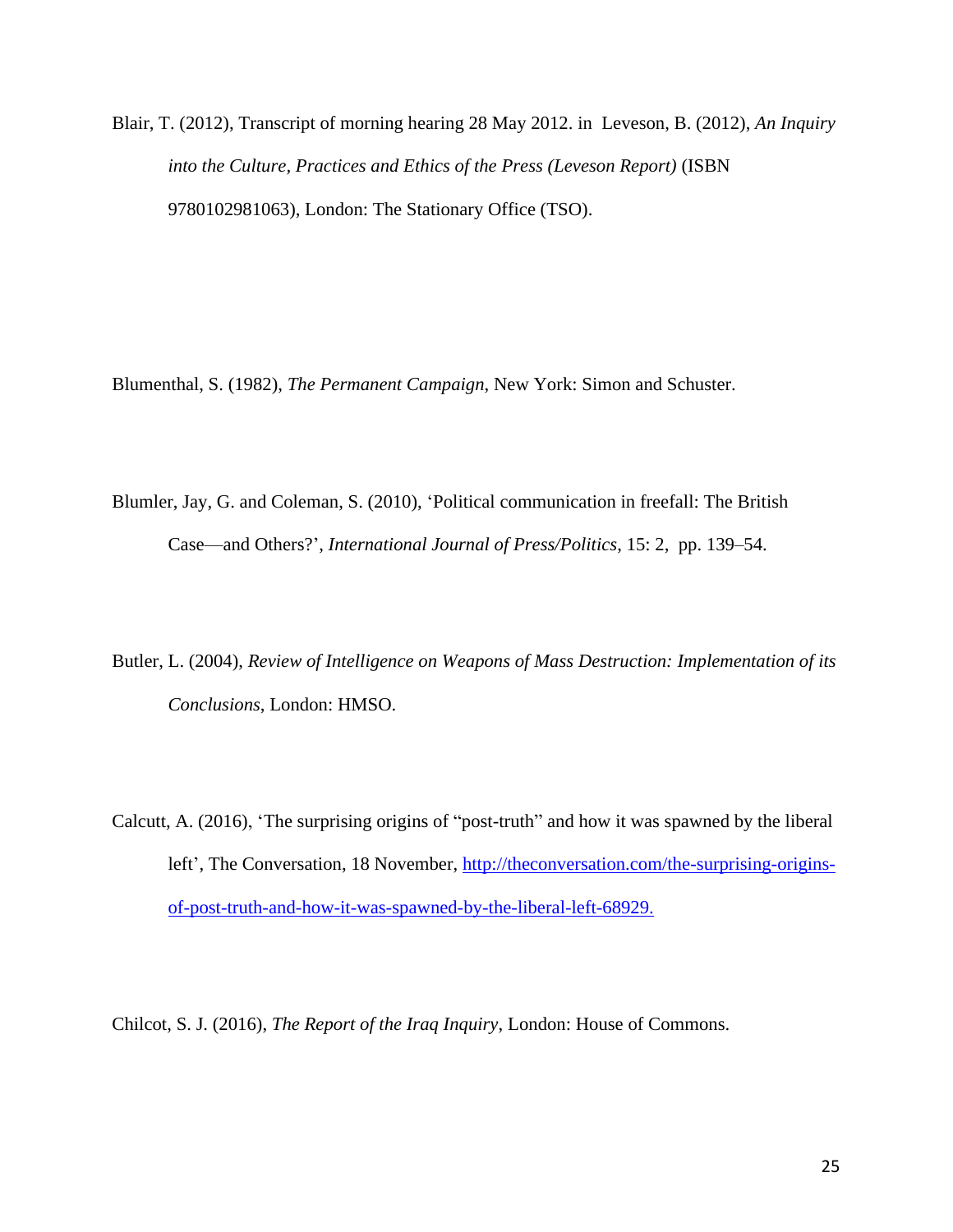- Cook, Timothy. E. (1998), *Governing With the News: The News Media as a Political Institution*, Chicago, IL The University of Chicago Press.
- Cropley, A. J. (2010), 'The Dark Side of Creativity: What is it?' in Cropley, D.H., Cropley, A.J., Kaufmann, J.C. and Runco, M.A. (Eds), The Dark Side of Creativity, Chapter 1. Cambridge: Cambridge University Press, pp. 1-14.
- Cutlip, S. (1994), *The Unseen Power: Public Relations: A History*, New Jersey: Lawrence Erlbaum Associates.
- Dahlgren, P. (2009), *Media and Political Engagement: Citizens, Communication, and Democracy*, Cambridge and New York: Cambridge University Press.
- Davis, A. (2007), 'Investigating journalist influences on political issue agendas at Westminster', *Political Communication*, 24:2, pp. 181–99.
- \_\_\_\_ (2013), *Promotional Cultures : The Rise and Spread of Advertising, Public Relations, Marketing and Branding*, Cambridge: Polity.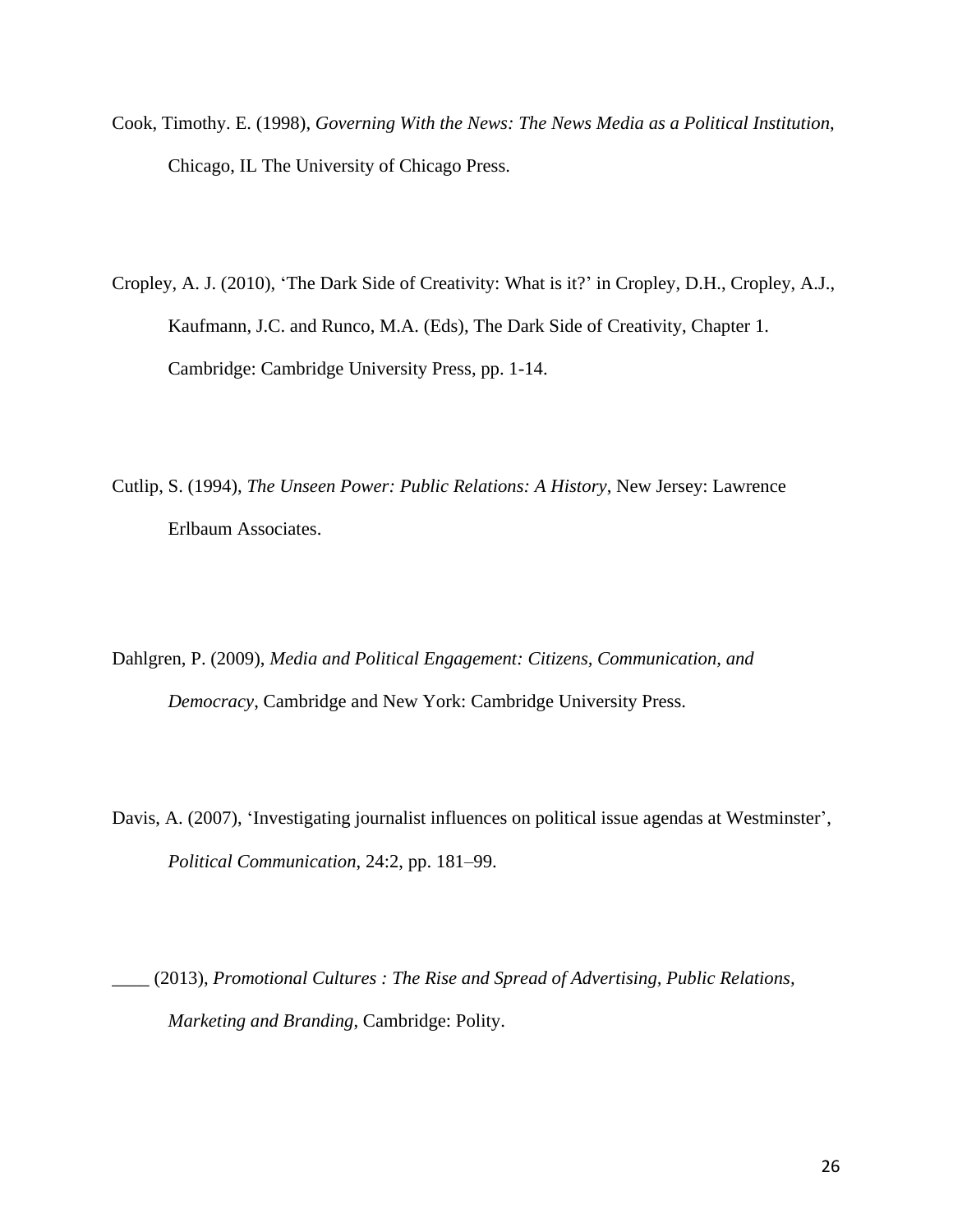Dean, M. (2012), *Democracy Under Attack*, Bristol: Policy Press.

October 2018.

- Dilnot, A. (2014), Foreword to *Better Statistics: Better Decisions – Strategy for UK Statistics 2015-2020*, UK Statistics Authority, [https://www.statisticsauthority.gov.uk/wp](https://www.statisticsauthority.gov.uk/wp-content/uploads/2015/12/images-betterstatisticsbetterdecisionsstrategyfor2015to202_tcm97-44175-5.pdf)[content/uploads/2015/12/images](https://www.statisticsauthority.gov.uk/wp-content/uploads/2015/12/images-betterstatisticsbetterdecisionsstrategyfor2015to202_tcm97-44175-5.pdf)[betterstatisticsbetterdecisionsstrategyfor2015to202\\_tcm97-44175-5.pdf.](https://www.statisticsauthority.gov.uk/wp-content/uploads/2015/12/images-betterstatisticsbetterdecisionsstrategyfor2015to202_tcm97-44175-5.pdf) Accessed 19
- Elmelund-Præstekær, C., Hopmann, D. and Sonne Nørgaard, A. (2011), 'Does mediatization change MP-media interaction and MP attitudes toward the media? Evidence from a longitudinal study of Danish MPs', *The International Journal of Press/Politics*, 16:3, pp. 382–403.
- Esser, F. (2013), 'Mediatization as a challenge: Media logic versus political logic', in H. Kriesi, D. Bochsler and J. Matthes (eds), *Democracy in the Age of Globalization and Mediatization*, Basingstoke: Palgrave Macmillan, pp. 155–76.
- Foster, Christopher. D. (2005), *British Government in Crisis, or, The Third English Revolution*, Oxford: Hart.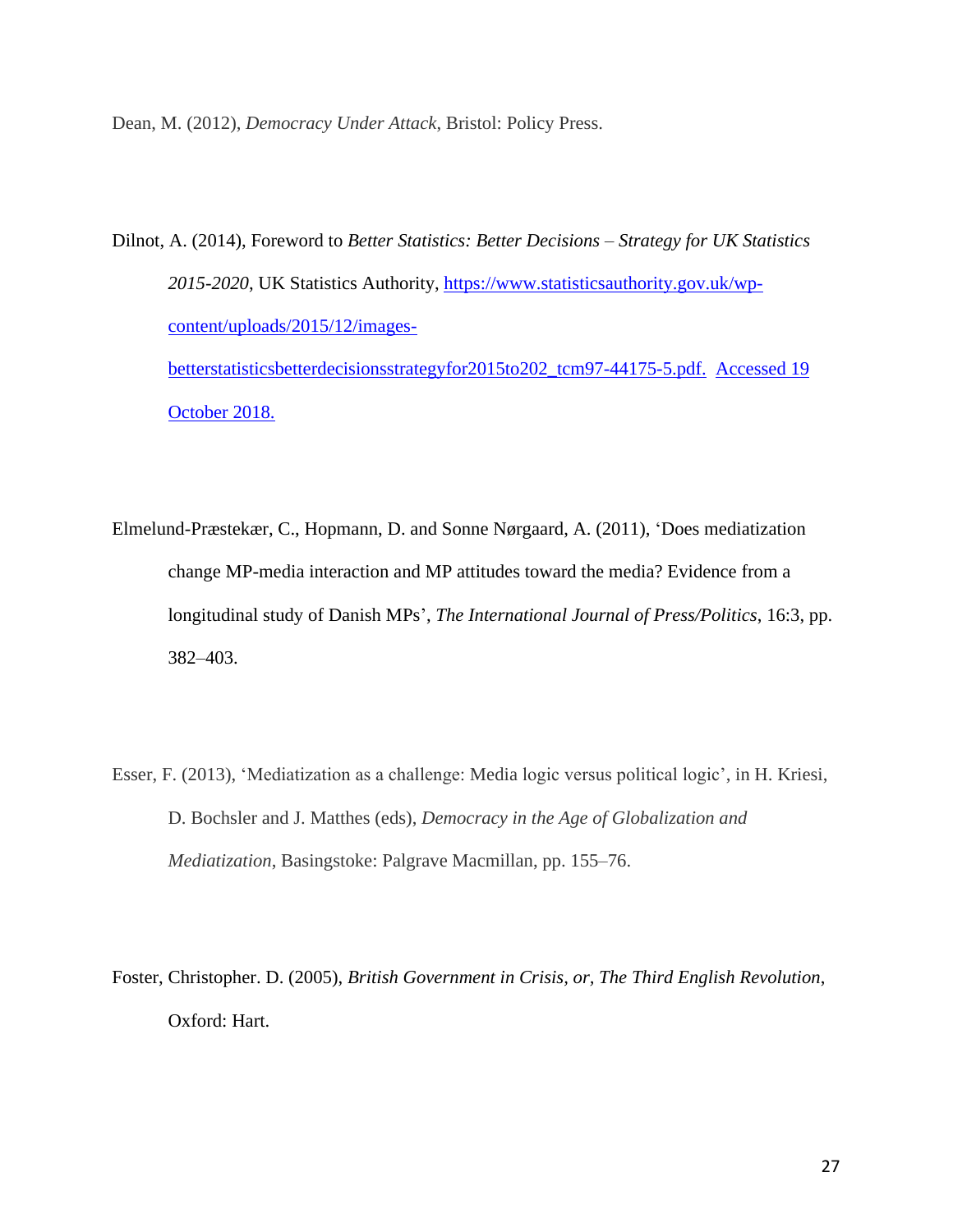- Franklin, B. (2004), *Packaging Politics: Political Communications in Britain's Media Ddemocracy*, London: Arnold.
- Fredriksson, M, Schillemans, T., and Pallas, J. (2015), 'Determinants of organiational mediatization: An analysis of the adaptation of Swedish government agencies to news media', *Public Administration*, 93:4, pp. 1049–68.
- Fuchs, C. (2017), 'Donald Trump: A critical theory perspective on authoritarian capitalism', *Triple C*, 15:1, pp. 1–72.
- Garland, R. (2017a), 'Between media and politics: Can government press officers hold the line in the age of "political spin"? The case of the UK after 1997', Ph.D. thesis, London: London School of Economics.
- \_\_\_\_ (2017b), 'Between mediatisation and politicisation: The changing role and position of Whitehall press officers in the age of political spin', *Public Relations Inquiry*, 6:2, pp. 171–89.
- Garland, R., Tambini, D. and Couldry, N. (2018), 'Has government been mediatized? A UK perspective', *Media, Culture and Society*, 40:4, pp. 493–513.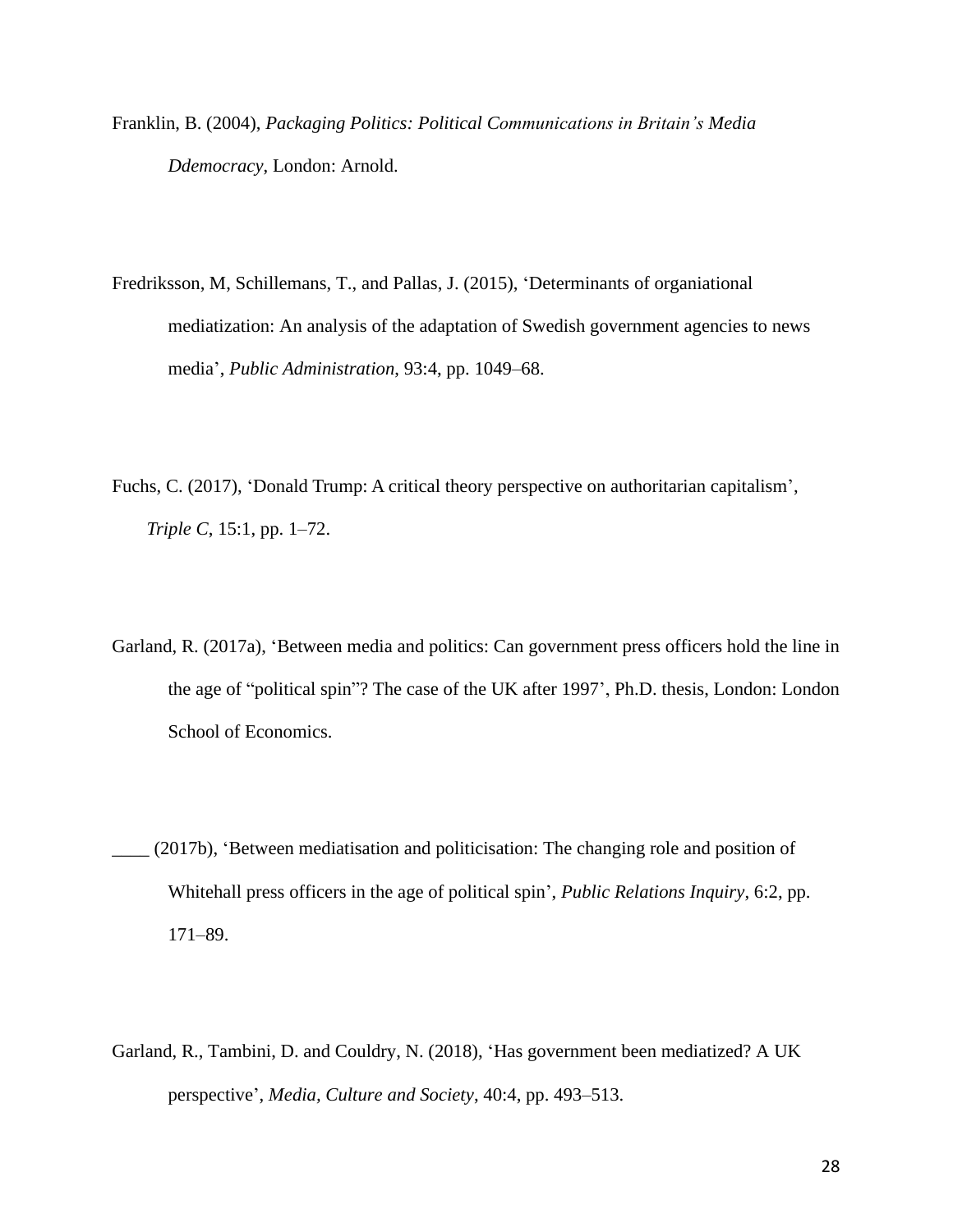- Graber, D. (2003), 'The media and democracy: Beyond myths and stereotypes', *Annual Review of Political Science*, 6, pp. 139–60.
- Grant, M. (1999), 'Towards a central office of information: Continuity and change in British Government Information Policy, 1939-51', *Journal of Contemporary History*, 34:1, pp. 49–67.
- Great Britain, House of Commons, (2002), Tony Blair speech during debate on the Iraq War. 24 September 2002. *Hansard*, Sixth Sseries, Volume 390, 21<sup>st</sup> Volume of Session 2001-1. Col.1. London: The Stationary Office.
- Green, A. (2010), 'A definition of "creativity"', in Green, A (ed), *Creativity in Public Relations*, London: Kogan Page, pp. 4–17.
- Gregory, A. (2012), 'UK government communications: Full circle in the 21st century?', *Public Relations Review*, 38:3, pp. 367–75.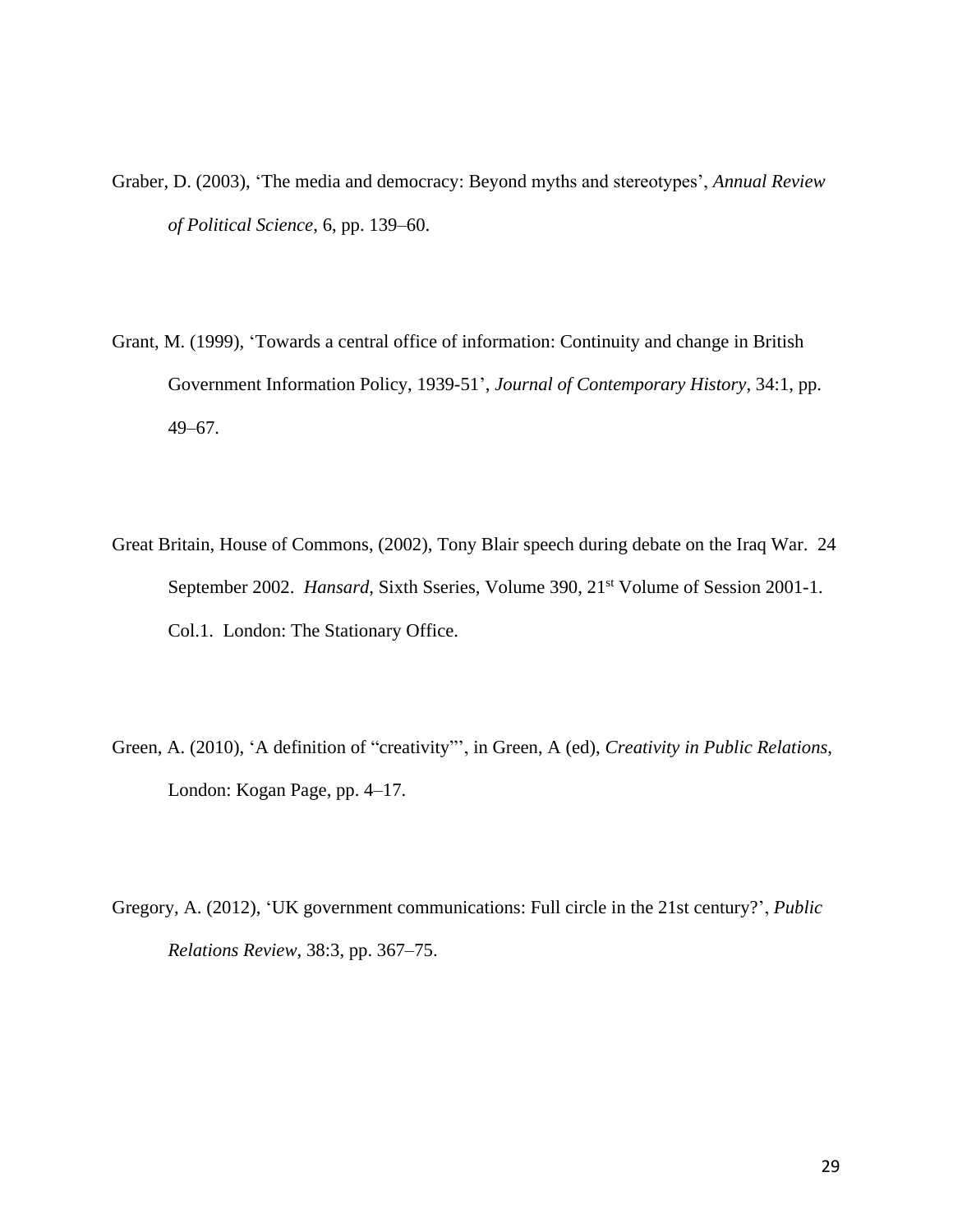Hallin, Daniel C. (2004), 'The fourth estate ideal in journalism history', in S. Allen (ed.), *The Routledge Companion to News and Journalism*, London and New York: Routledge, pp.  $3 - 12$ .

Hepp, A. (2013), *Cultures of Mediatization*, Cambridge: Polity.

- Herring, E. and Robinson, N. (2014), 'Report X marks the spot: The British government's deceptive dossier on Iraq and WMD', *Political Science Quarterly*, 129:4, pp. 551–84.
- HM Government (2002), *Iraq's Weapons of Mass Destruction: The Assessment of the British Government*, London: The Stationery Office.
- Hood, C. (2011), *The Blame Game : Spin, Bureaucracy, and Self-Preservation in Government*, Princeton, NJ : Princeton University Press.
- House of Lords Select Committee on Communications (2008), *First Report: Session 2008-9*, London: House of Lords Select Committee on Communications . Accessed 19 October 2018 at https://publications.parliament.uk/pa/ld200809/ldselect/ldcomuni/7/704.htm.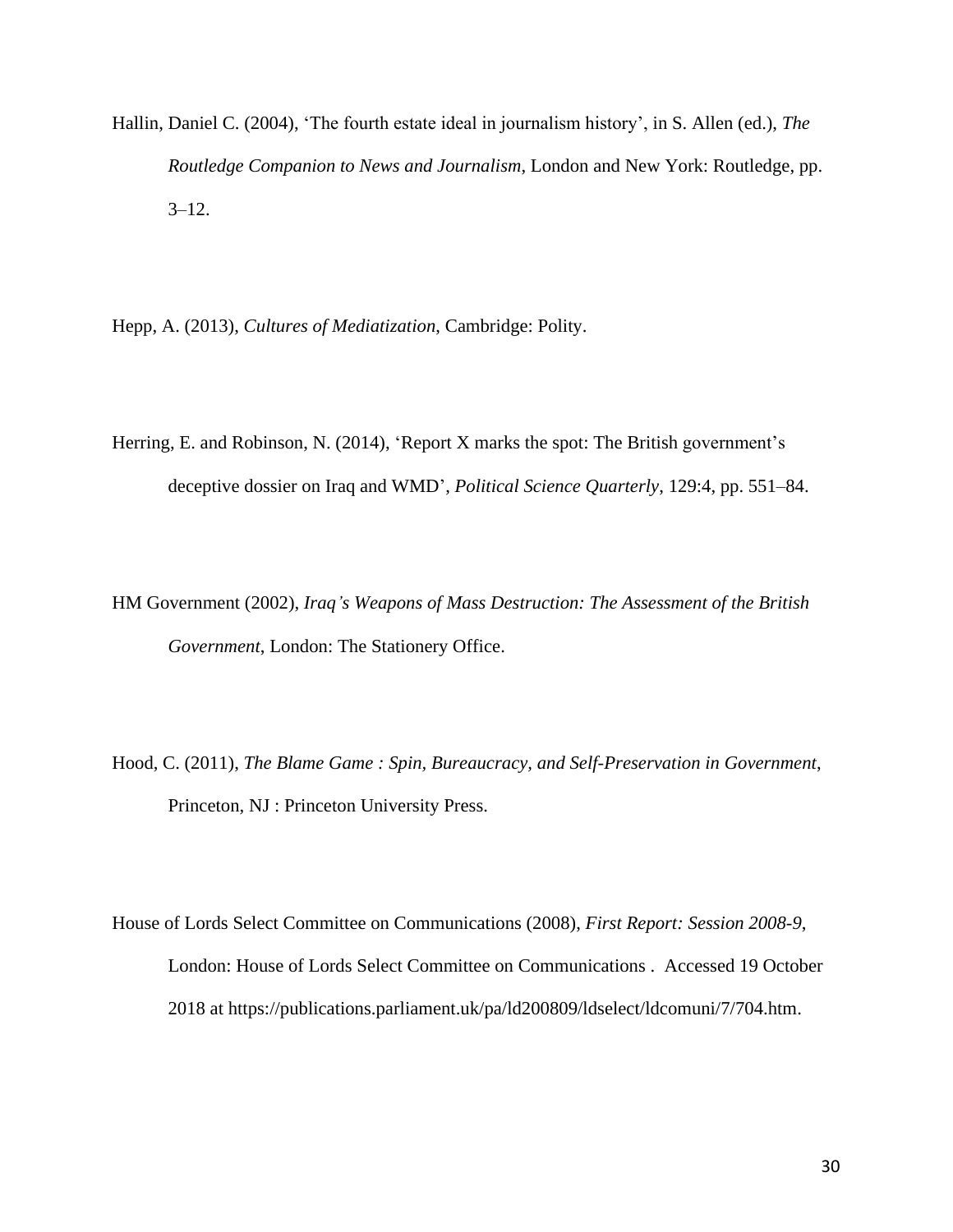Ipsos MORI (2016), *The Veracity Index 2015: Trust in Professions*, London: Ipsos MORI.

Jones, N. (2001), *The Control Freaks: How New Labour Gets its Own Way*, London: Politico's.

- Kellner, D. (2005), *Media Spectacle and the Crisis of Democracy: Terrorism, War and Election Battles*, Boulder, CO: Paradigm.
- Krotz, F. (2009), 'Mediatization: A concept with which to grasp media and societal change', in K. Lundby (ed.), *Mediatization: Concept, Changes, Consequences*, New York: Peter Lang, pp. 21–40.

Kurtz, H. (1998), *Spin Cycle: Inside the Clinton Propaganda Machine*, New York: Free Press.

- Lee, M. (2011), *Congress vs. the Bureaucracy: Muzzling Agency Public Relations*, Norman, OK: University of Oklahoma Press.
- L'Etang, J. (2009), *Public Relations in Britain: A History of Professional Practice in the 20th Century*, London: Routledge.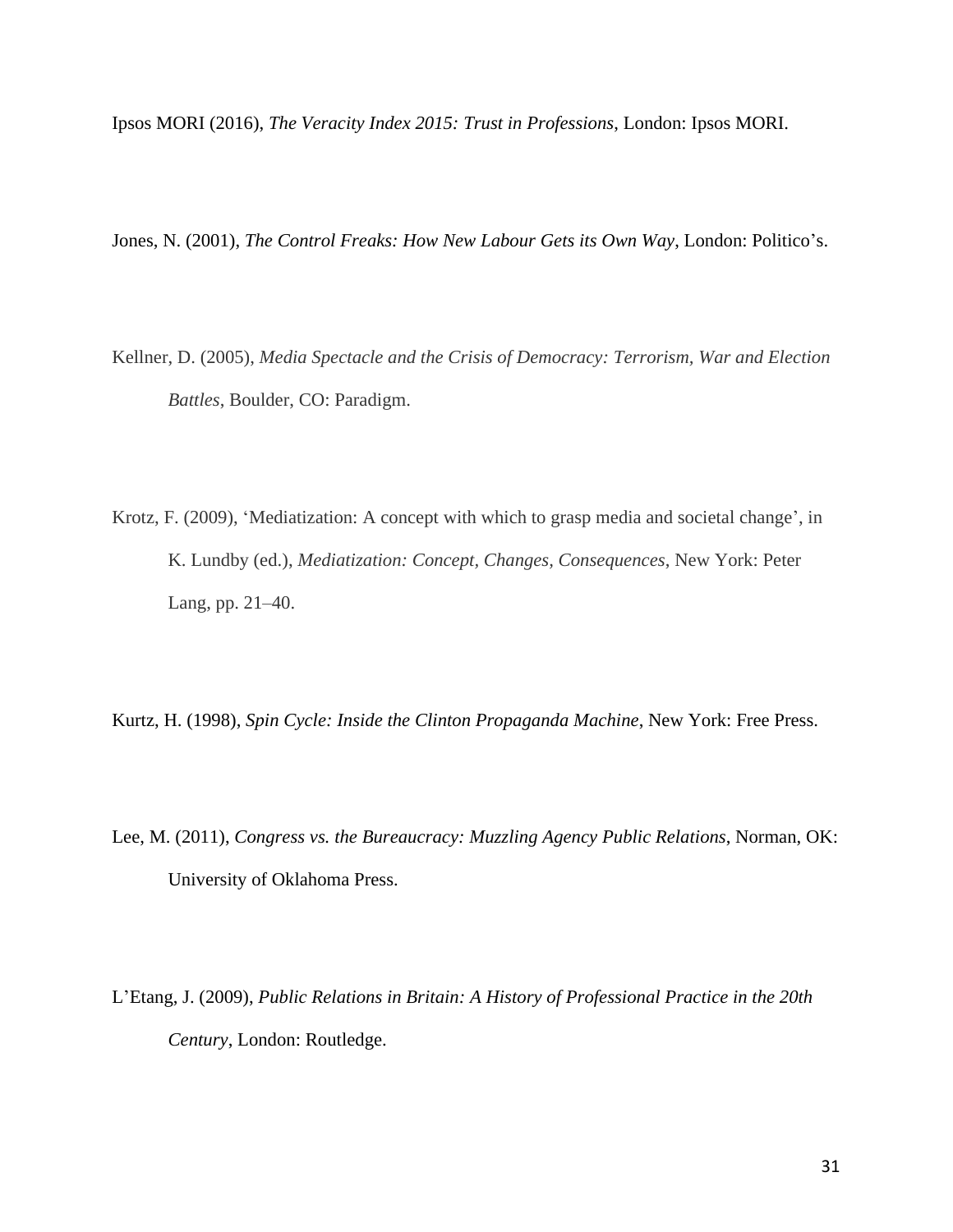- Leveson, B. (2012), *An Inquiry into the Culture, Practices and Ethics of the Press (Leveson Report)* (ISBN 9780102981063), London: The Stationary Office (TSO).
- Lilleker, D. (2017), 'Post-truth and how to combat fake news', Evidence to the Select Committee on Culture Media and Sport, on behalf of the Bournemouth Centre for Politics and Media Research, 20 March.
- Lundby, K. (ed.) (2009), 'Introduction: Mediatization of communication', in *Mediatization of Communication*, Berlin and Boston: De Gruyter Mouton, pp. 3-35.

Manson, Neil. C. (2010), 'The ethics of spin', working paper, Lancaster: University of Lancaster.

Mazzoleni, G. and Schulz, W. (1999), '"Mediatization" of politics: A challenge for democracy?', *Political Communication*, 16:3, pp. 247–61.

McNair, B. (2007), 'Theories of government communication and trends in the UK', in S. Young (ed.), *Government Communications in Australia*, Melbourne: Cambridge University Press, pp. 93-109.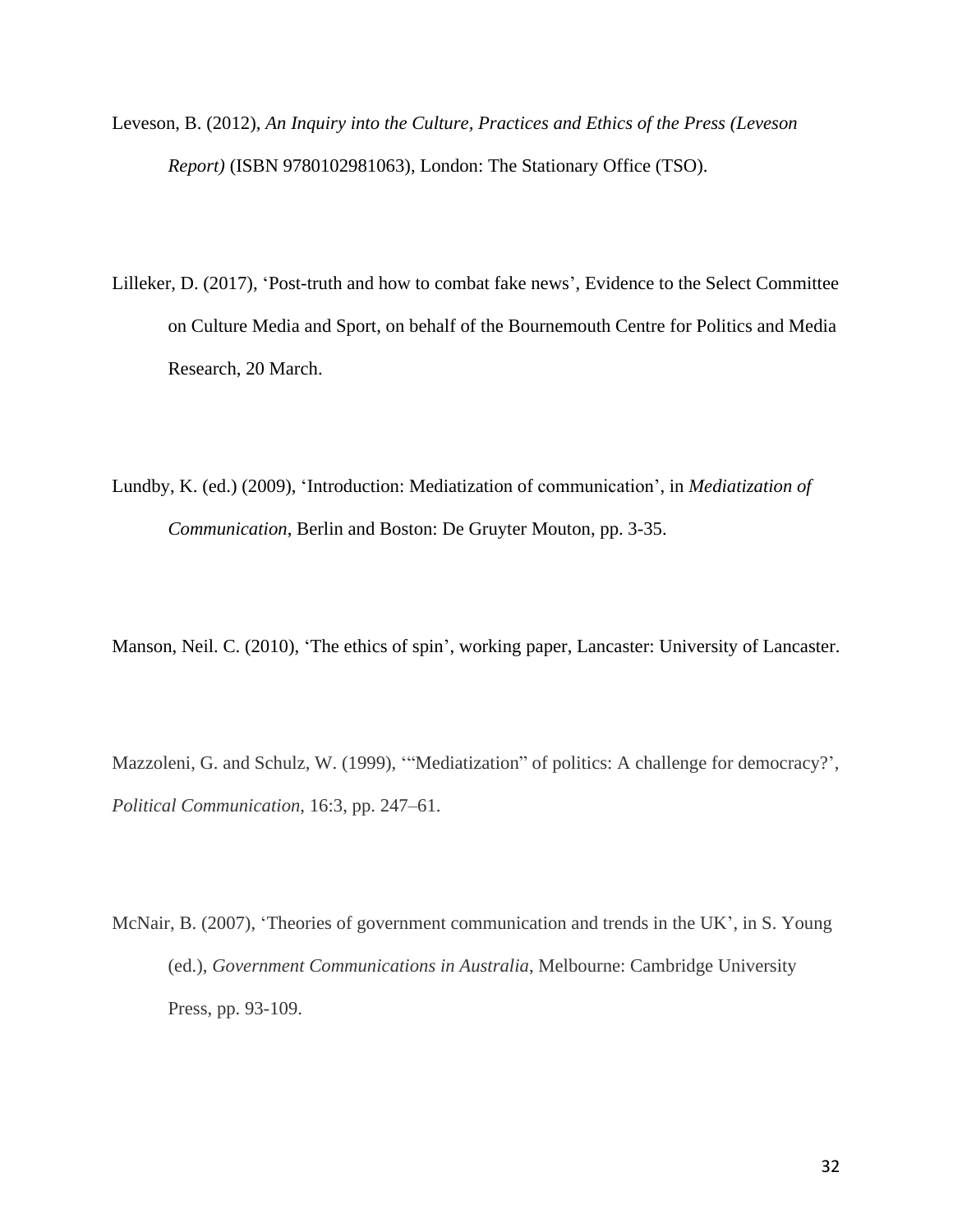Meyer, T. (2002), *Media Democracy: How the Media Colonize Politics*, Cambridge: Polity.

- Meyer, T., and Hunchman, L.P. (2002), *DC Confidential: the controversial memoirs of Britain's ambassador to the U.S. at the time of 9/11 and the run-up to the Iraq War*, London: Phoenix.
- Miller, D. and Dinan, W. (2008), *A Century of Spin: How Public Relations Became the Cutting Edge of Corporate Power*, London: Pluto Press.
- Moloney, K. (2001), 'The rise and fall of spin: Changes of fashion in the presentation of UK politics', *Journal of Public Affairs*, 1:2, pp. 124–35.
- Moore, M. (2006), *The Origins of Modern Spin: Democratic Government and the Media in Britain, 1945-51*, Basingstoke: Palgrave Macmillan.
- \_\_\_\_ (2017), Submission to the CMS Inquiry into fake news, by the Centre for Study of Media and Communication. London: Kings College London.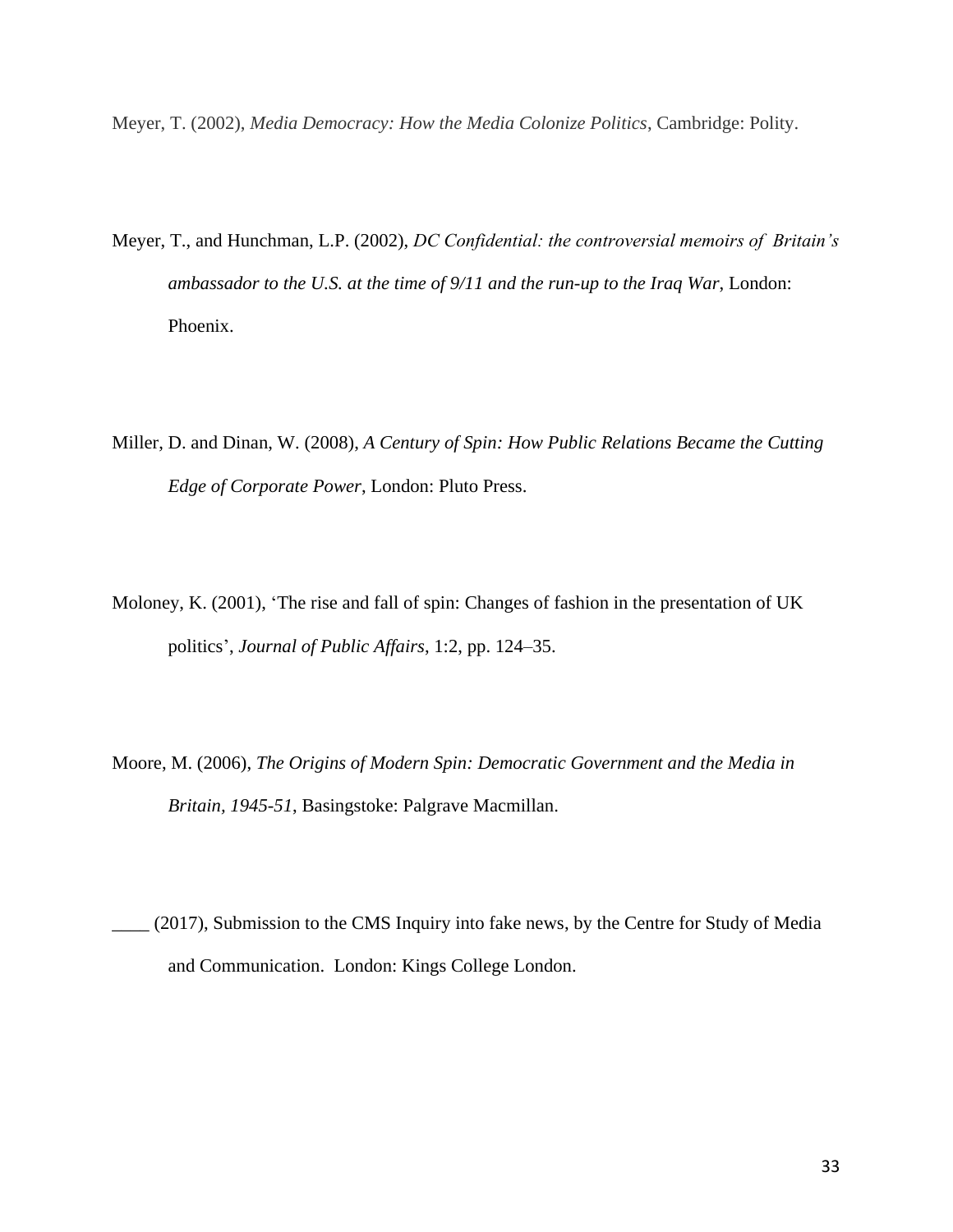- Pascoe-Watson, George (2002), 'Brits 45 minutes from doom'. *The Sun*. 25 September 2002 . London: News International.
- Peters, B. and Pierre, J. (2004), *Politicization of the Civil Service in Comparative Perspective*, London: Routledge.
- Public Administration Select Committee (2003). Minutes of Evidence 23 October 2003. Oral evidence from Bernard Ingham. London: House of Commons. Accessed 19 October 2018 at https://publications.parliament.uk/pa/cm200203/cmselect/cmpubadm/1223 i/3102302.htm

Public Administration Select Committee (2006), *Session on Government Communications*, London: House of Commons.

Rawolle, S. and Lingard, B. (2014), 'Mediatization and education: A sociological account', in K. Lundby (ed.), *Mediatization of Communication*, Berlin and Boston: Walter de Gruyter, , pp. 595-615..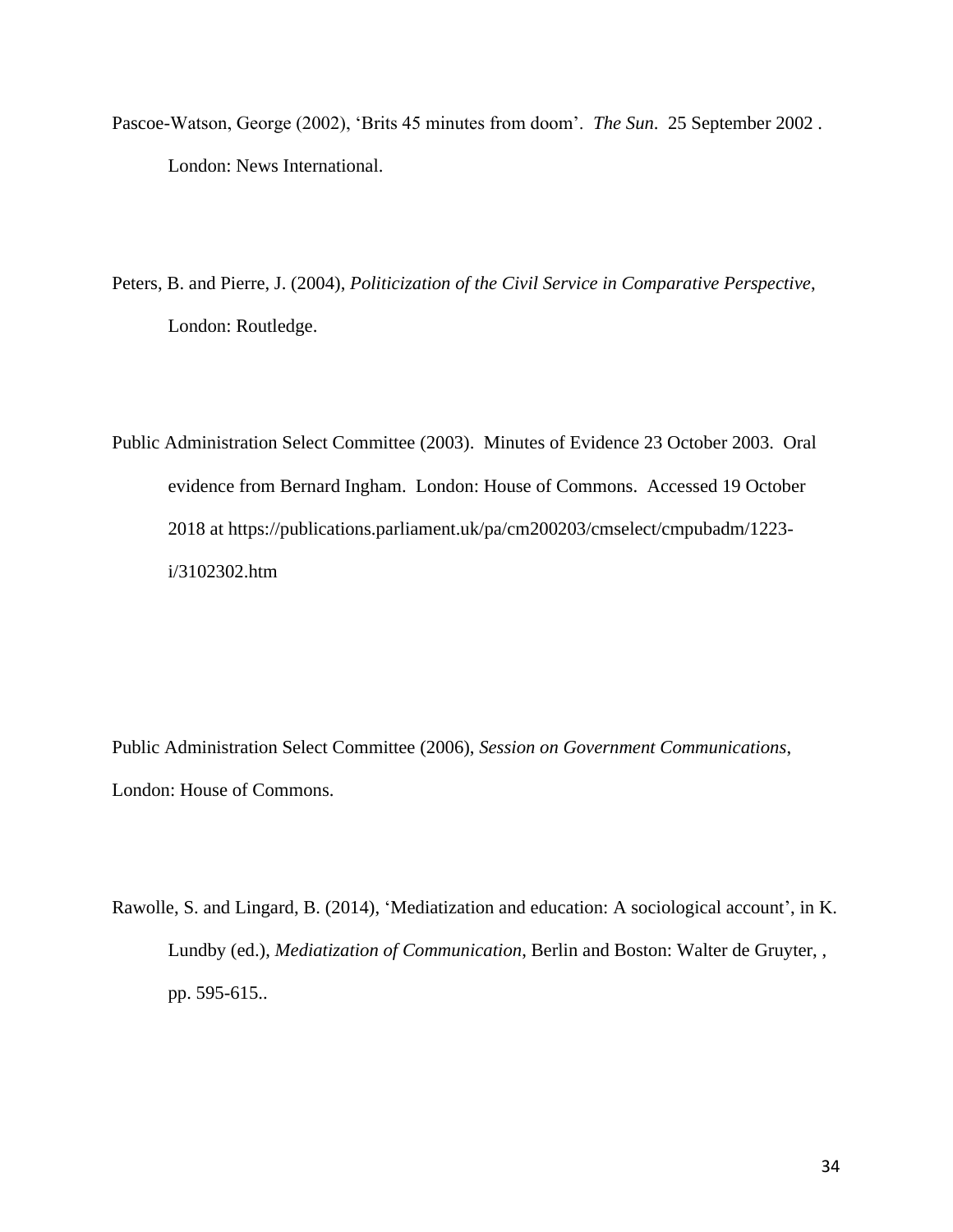Reiss, C (2002), '45 minutes from attack'. *London Evening Standard*, 24 September 2002. London: Associated Newspapers

Schlesinger, P. (1990), 'Rethinking the sociology of journalism', in M. Ferguson (ed), *Public Communication - The New Imperatives: Future Directions in Media Research*, London: Sage, pp. 61–83.

Silverman, J. (2012), *Crime, Policy and the Media: The Shaping of Criminal Justice, 1989-2010*, London: Routledge.

Simpson, I, Beninger, K. and Ormston, R, (2015) 'Public confidence in official statistics'. London: NatCen.

Stone, J. (2017), 'Just 1 in 4 people trust government to present official statistics honestly', *The Independent*, 27 February. Accessed 19 October 2018 at https://www.independent.co.uk/news/uk/politics/official-statistics-honest-problems-trustpoll-survey-a7601966.html

Strömbäck, J. (2008), 'Four phases of mediatization: An analysis of the mediatization of politics', *The International Journal of Press/Politics*, 13:3, pp. 228–46.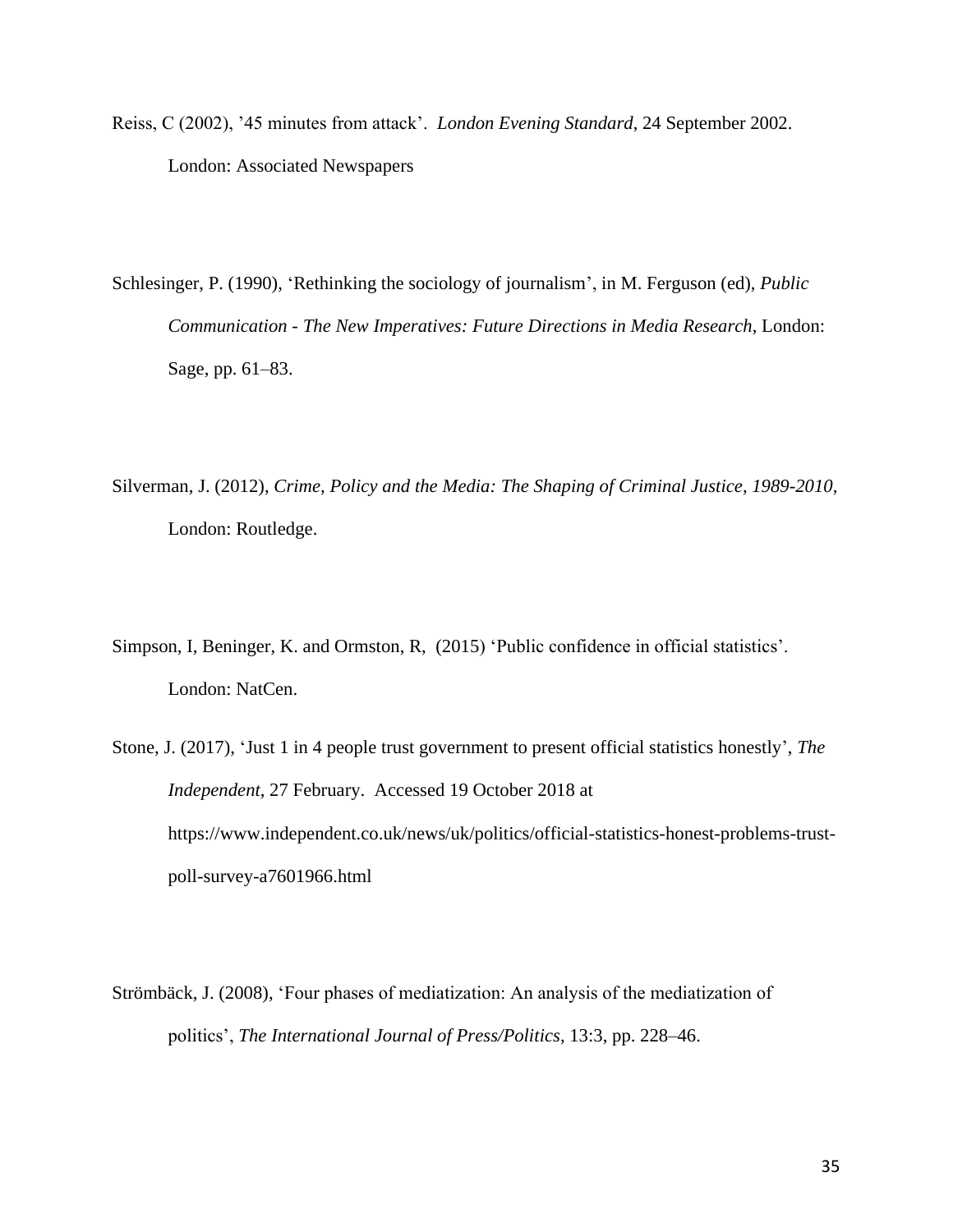- \_\_\_\_ (2011), 'Mediatization and perceptions of the media's political influence', *Journalism Studies*, 12:4, pp. 423–39.
- Stromback, J., and Van Aelst, P., (2013), 'Why political parties adapt to the media'. International Communication Gazette, 75: 4, pp341-358.
- Taylor, M. (2017), 'Working for Theresa May and her advisors was the worst job I ever had', *Glasgow Herald*, 12 June. Accessed 19 October 2018 at https://www.heraldscotland.com/news/15341429.marianne-taylor-working-for-theresamay-and-her-advisors-was-the-worst-job-i-ever-had/
- Treasury Select Committee (2005), 'The 2005 Pre-budget Report: Second Report of Session 2005-06'. Gordon Brown evidence session, 8 December 2005.
- Trump, D.J. (2016), Twitter post on @realDonaldTrump, 5:37AM 14 AUG 2016. Accessed 19 October 2018 at <https://twitter.com/realdonaldtrump/status/764803159692836864?lang=en>
- UK Statistics Authority (2017), Letter to John Healey, shadow Secretary of State for Housing, 17 February, Accessed 19 October 2018 at [https://www.statisticsauthority.gov.uk/wp](https://www.statisticsauthority.gov.uk/wp-content/uploads/2017/02/Letter-from-Sir-Andrew-Dilnot-to-Rt-Hon-John-Healey-MP-170217.pdf)[content/uploads/2017/02/Letter-from-Sir-Andrew-Dilnot-to-Rt-Hon-John-Healey-MP-170217.pdf](https://www.statisticsauthority.gov.uk/wp-content/uploads/2017/02/Letter-from-Sir-Andrew-Dilnot-to-Rt-Hon-John-Healey-MP-170217.pdf)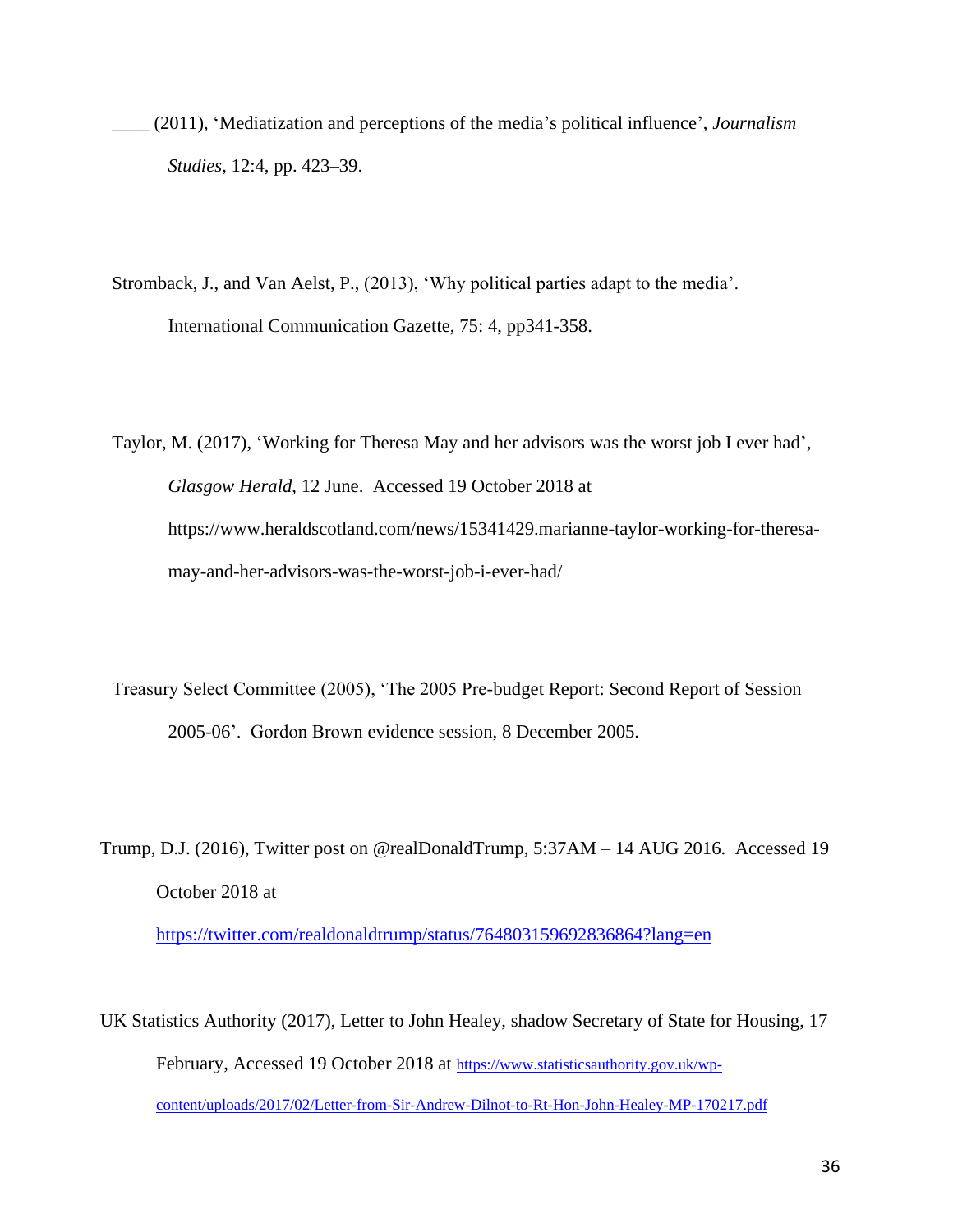- Van Aelst, P. and Walgrave, S. (2011), 'Minimal or massive? The political agenda-setting power of the mass media according to different methods', *The International Journal of Press/Politics*, 16:3, pp. 295–313.
- Wernick, A. (1991), *Promotional Culture : Advertising, Ideology and Symbolic Expression*, London: Sage Publications.
- Whiteley, P., Clarke, H. D., Sanders, D. and Stewart, M. (2016), 'Why do voters lose trust in governments? Public perceptions of government honesty and trustworthiness in Britain 2000–2013', *British Journal of Politics and International Relations*, 18:1, pp. 234–54.
- Wildavsky, A. B. (1979), *Speaking Truth to Power: The Art and Craft of Policy Aanalysis*, Boston: Little, Brown.

Williams, J. (2010), Written statement to the Iraq Inquiry (Chilcot), Accessed 19 October 2018 at <http://www.iraqinquiry.org.uk/media/96118/2010-12-06-Statement-Williams-John-.pdf>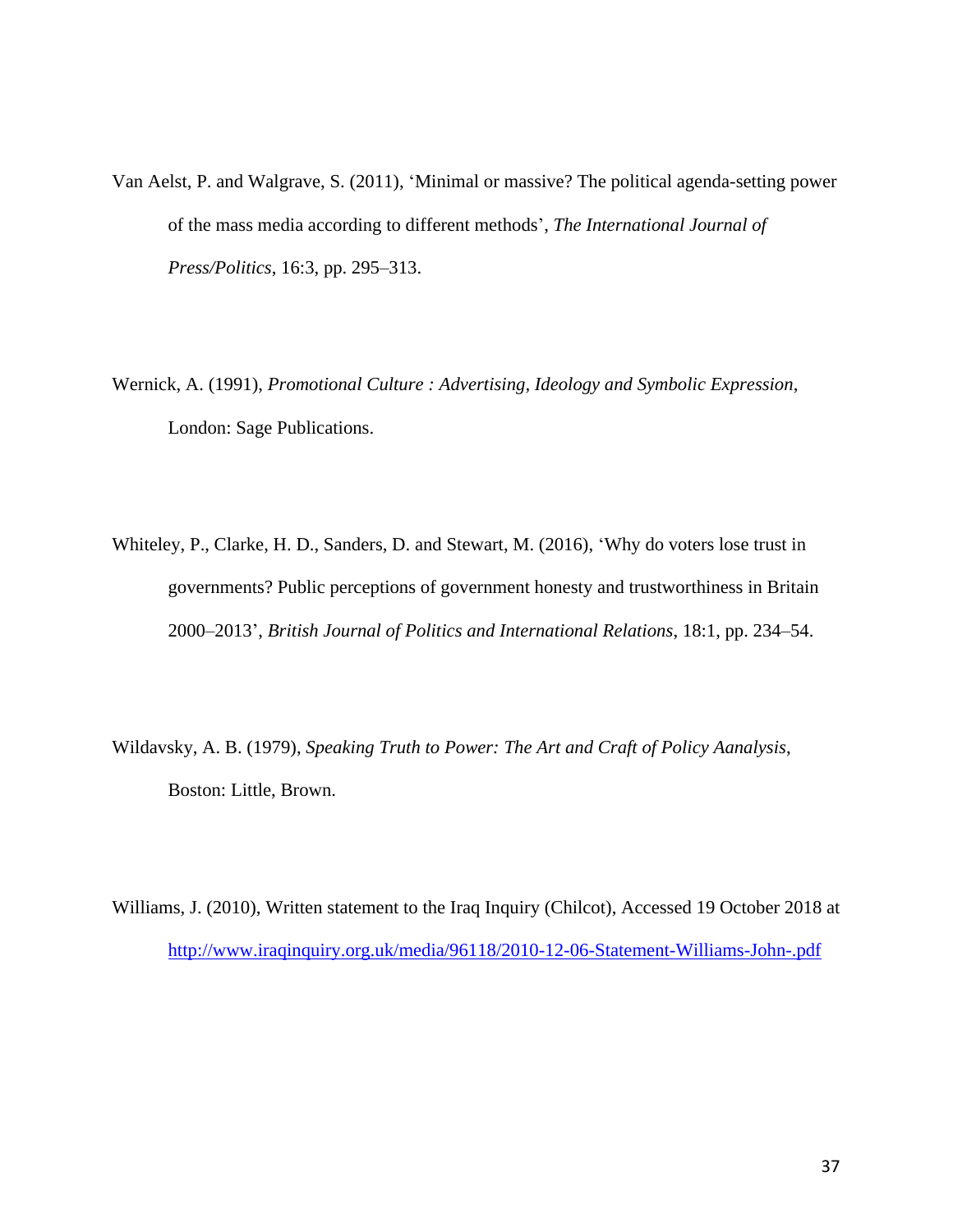Yeung, K. (2006), 'Regulating government communications', *The Cambridge Law Journal*, 65:1, pp. 53–91.

Zaller, J. (1999), *A Theory of Modern Politics: How the Intrerests of Politicians, Journalists and Citizens Shape the News*, Chicago: University of Chicago Press.

# **Contributor details**

Ruth Garland is a lecturer in media in the School of Humanities, University of Hertfordshire,

UK.

Contact:

School of Humanities, University of Hertfordshire, Hatfield, Hertfordshire AL10 9AB, UK.

E-mail: r.garland@herts.ac.uk

https://orcid.org/[0000-0002-8184-9289.](https://orcid.org/0000-0002-8184-9289)

# **Appendix 1: Interviewees cited**

| <b>Interviewee</b>                    | Date of interview | <b>Length of service (Years)</b> |
|---------------------------------------|-------------------|----------------------------------|
| <b>IV1: Senior Economist</b>          | 13/2/2015         | 14                               |
| IV2: Strategic communications adviser | 10/9/2014         |                                  |
| <b>IV3: Strategy Director</b>         | 3/12/2013         | 12                               |